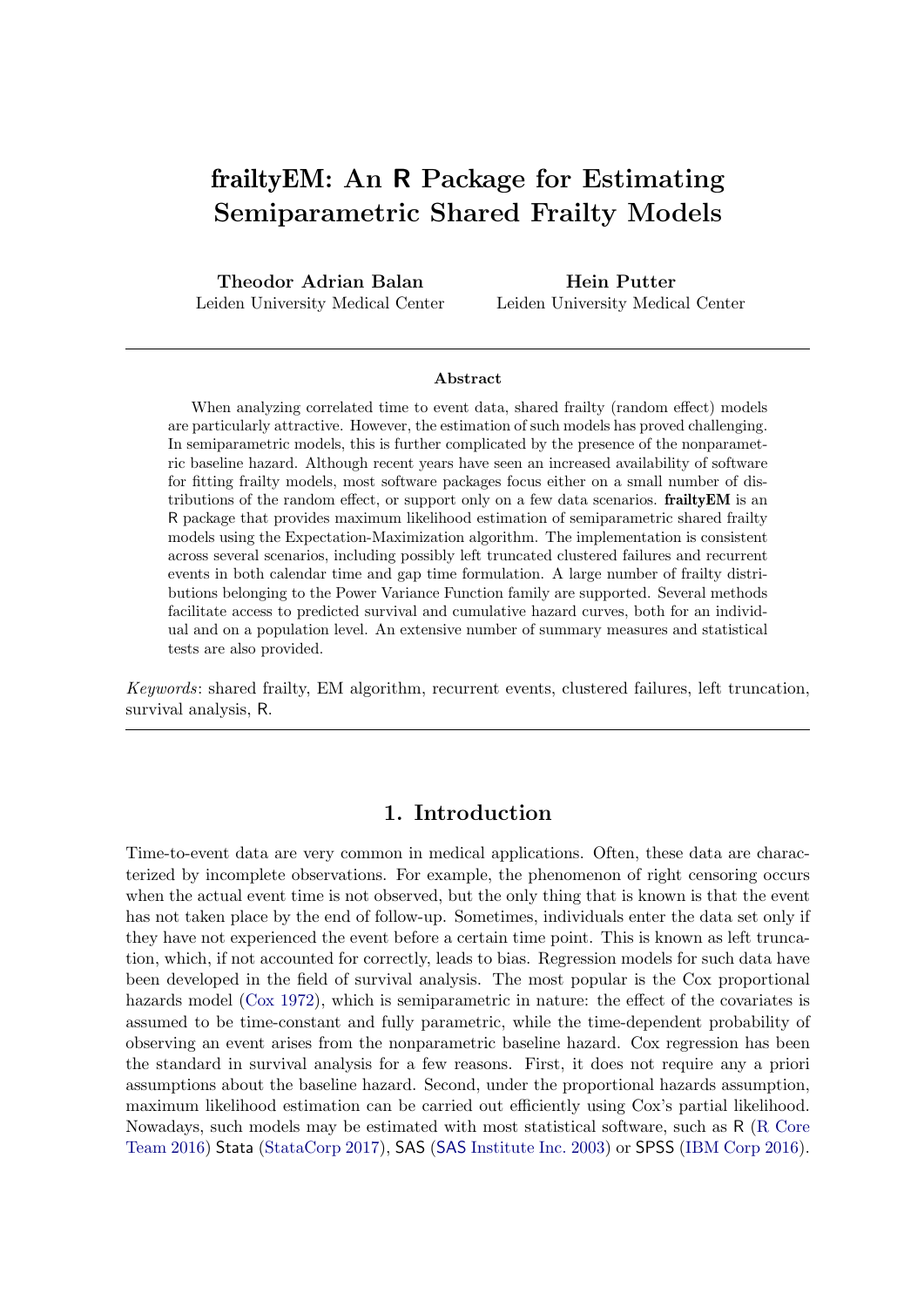When individuals belong to clusters, or may experience recurrent events, the observations are correlated. In this case the Cox model is not appropriate for modeling individual risk. A natural extension is represented by random effect "shared frailty" models. Originating from the field of demographics [\(Vaupel, Manton, and Stallard](#page-27-2) [1979\)](#page-27-2), these models traditionally assume that the proportional hazards model holds conditional on the frailty, a random effect that acts multiplicatively on the hazard. The variance of the frailty is usually indicative of the degree of heterogeneity in the data. This makes the choice of the random effect distribution relevant. However, the simplicity that made the Cox model so popular does not carry over to such models.

Arguably the most popular way of fitting semiparametric shared frailty models is via the penalized likelihood method [\(Therneau, Grambsch, and Pankratz](#page-27-3) [2003\)](#page-27-3), available for the gamma and log-normal frailty distributions. This is the standard in the **survival** package [\(Therneau](#page-27-4) [and Grambsch](#page-27-4) [2000;](#page-27-4) [Therneau](#page-27-5) [2015a\)](#page-27-5) in R, in the PHREG command in SAS and the streg procedure in Stata. This method has the advantage that it is generally fast and the Cox model is contained as a limiting case when the variance of the frailty is 0. However, this algorithm can not be used for estimating other frailty distributions or left-truncated data, and the provided standard errors are presented under the assumption that the estimated parameters of the frailty distribution are fixed. Log-normal frailty models may also be estimated in R via Laplace approximation in coxme [\(Therneau](#page-27-6) [2015b\)](#page-27-6), h-likelihood in frailtyHL [\(Do Ha,](#page-25-1) [Noh, and Lee](#page-25-1) [2012\)](#page-25-1) or Monte Carlo Expectation-Maximization phmm [\(Donohue and Xu](#page-25-2) [2013;](#page-25-2) [Vaida and Xu](#page-27-7) [2000;](#page-27-7) [Donohue, Overholser, Xu, and Florin](#page-25-3) [2011\)](#page-25-3). Parametric and spline based shared frailty models are implemented for the gamma and log-normal distributions in the frailtypack package [\(Rondeau, Mazroui, and Gonzalez](#page-27-8) [2012;](#page-27-8) [Rondeau and Gonzalez](#page-27-9) [2005\)](#page-27-9).

In [Hougaard](#page-26-2) [\(2000\)](#page-26-2), the Power Variance Function (PVF) family was proposed for modeling the frailty distribution. This family of frailty distributions includes the gamma, positive stable (PS), inverse Gaussian (IG) and compound Poisson distributions with mass at 0. Each choice of the distribution for the frailty implies a different marginal model, with some emphasizing early dependence of the observations (IG) and others late dependence (gamma). Of particular interest is the PS distribution: with assumed proportional hazards conditional on the frailty, the PS implies proportional hazards also unconditional on the frailty. This is unlike the other distributions which imply non-proportional hazards at the marginal level. Therefore, this is the only distribution where the potential violation of the proportional hazards is not confounded with a frailty effect.

The software implementation of the the PVF family of distributions so far been limited. At this time, two R packages incorporate a larger number of distributions from this family: the frailtySurv package [\(Monaco, Gorfine, and Hsu](#page-26-3) [2017;](#page-26-3) [Gorfine, Zucker, and Hsu](#page-26-4) [2006\)](#page-26-4) implements the above mentioned distributions except the PS via a pseudo full likelihood approach and the parfm package [\(Munda, Rotolo, Legrand](#page-26-5) et al. [2012\)](#page-26-5) estimates fully parametric gamma, IG, PS and log-normal frailty models.

In this paper we present **frailty EM** [\(Balan and Putter](#page-25-4) [2017\)](#page-25-4), an R package which uses the general Expectation-Maximization (EM) algorithm [\(Dempster, Laird, and Rubin](#page-25-5) [1977\)](#page-25-5) for fitting semiparametric shared frailty models. This implementation comes to complete the landscape of packages that may be used for such models, with support for the whole PVF family of distributions for the scenarios of clustered failures, clustered failures with left truncation and recurrent events data. In the latter case, different time scales are supported, such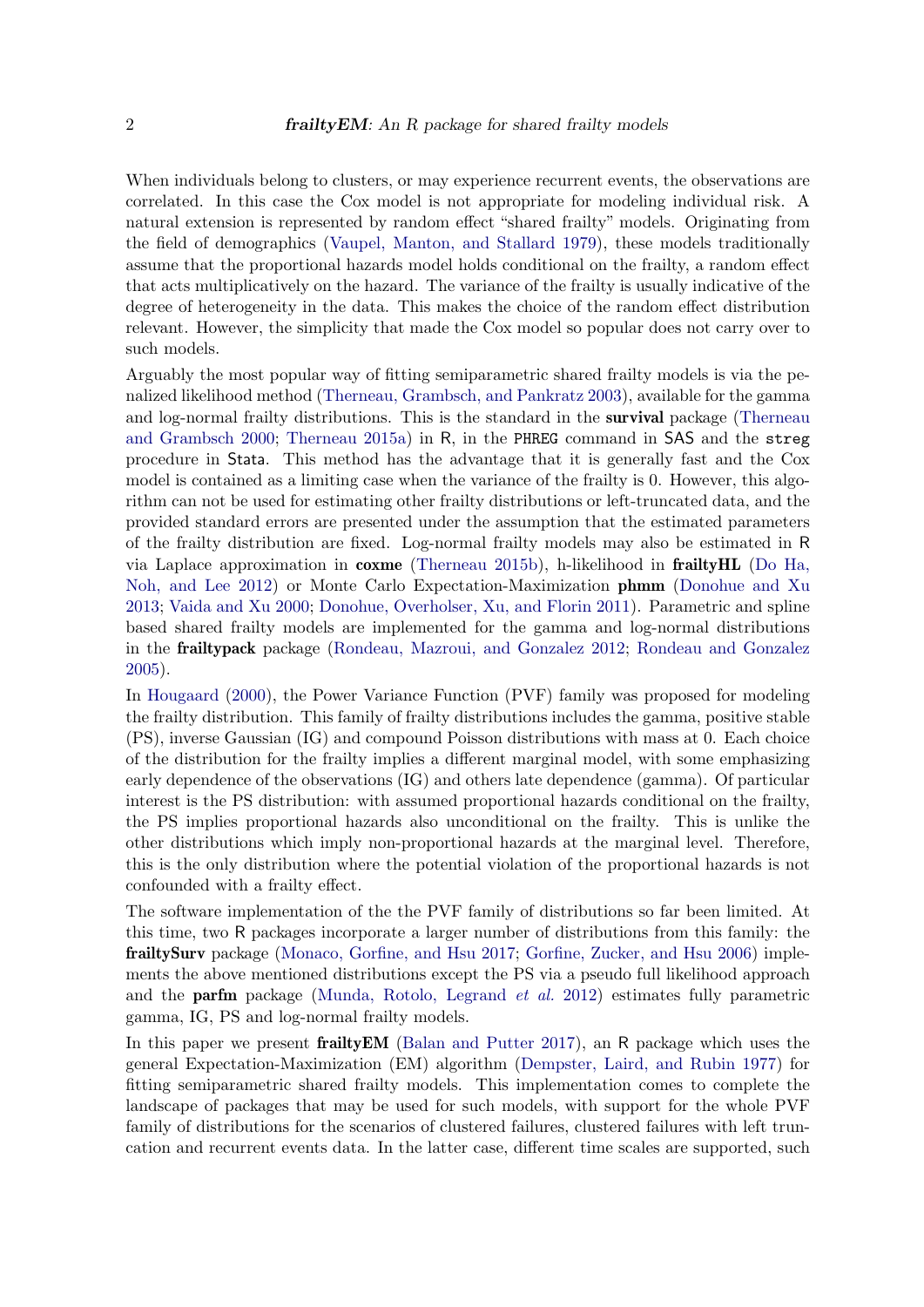as calendar time (time since origin of the recurrent event process) and gap time (time since previous recurrent event). Point estimates for regression coefficients are provided with confidence intervals that take into account the estimation of the frailty distribution parameters, and plotting methods facilitate the visualization of both conditional and marginal survival or cumulative hazard curves with 95% confidence bands, marginal covariate effects, and empirical Bayes estimates of the random effects. A comparison with respect to functionality between frailtyEM and other R packages is provided in Table [1.](#page-3-0)

The rest of this paper is structured as follows. In Section [2](#page-2-0) we present a brief overview the semiparametric shared frailty model, and the implications of left truncation. In Section [3](#page-7-0) we discuss the estimation method and its implementation. In Section [4](#page-11-0) we illustrate the usage of the functions from the frailtyEM package on three classical data sets available in R.

# 2. Model

#### <span id="page-2-0"></span>2.1. Shared frailty models

In frailty EM, the general framework is of I clusters with  $J_i$  individuals within cluster i,  $i = 1, \ldots, I$ . The event history of individual j from cluster i is represented by a counting process  $N_{ij}$ , with  $N_{ij}(t)$  representing the number of events observed until time t. The "at-risk" process  $Y_{ij}(t)$  is defined as 1 when individual  $(ij)$  is under observation and 0 otherwise, and a vector of possibly time dependent covariates is denoted as  $\mathbf{x}_{ii}(t)$ .

The clustered failures scenario is represented when the  $N_{ij}(t) \leq 1$  and  $Y_{ij}(t) = 0$  after an event or right censoring. The data in cluster  $i$  consists of  $J_i$  possibly right censored survival times. If  $N_{ij}(t)$  exceeds 1, the case of recurrent events is obtained. In this scenario, it is considered that each cluster contains only one individual  $(J_i \equiv 1, \text{ with the corresponding})$ counting process  $N_i$ ). Calendar time (also known as Andersen-Gill) models, when the time scale is "time since origin" and gap time models, where the time scale is "time since the previous event" are commonly employed [\(Cook and Lawless](#page-25-6) [2007\)](#page-25-6). When subject i is no longer under observation, the last time point is typically considered right censored.

The intensity of  $N_{ij}$  (or hazard, in the clustered failure scenarios) is specified as

<span id="page-2-1"></span>
$$
\lambda_{ij}(t|Z_i) = Y_{ij}(t)Z_i \exp(\beta^\top \mathbf{x}_{ij}(t))\lambda_0(t)
$$
\n(1)

where  $Z_i$  is an unobserved random effect common to all observations from cluster i (the "shared frailty"),  $\beta$  a vector of unknown regression coefficients and  $\lambda_0(t) \geq 0$  an unspecified baseline intensity function. It is assumed that the  $Z_i$  are iid random variables with a distribution referred to as  $Z$ , and that event times are independent given  $Z_i$ . A stratified model [\(1\)](#page-2-1) may also be specified by specifying different baseline intensities for different groups of observations. In this case, if individual  $(i, j)$  belongs to strata s,  $\lambda_0(t)$  is replaced by  $\lambda_{0s}(t)$ .

We consider the general case where the  $Z$  follows a distribution with positive support from the infinitely divisible family, i.e., they are i.i.d. realizations of a random variable described by the Laplace transform

<span id="page-2-2"></span>
$$
\mathcal{L}_Z(c; \alpha, \gamma) \equiv \mathsf{E}\left[\exp(-Zc)\right] = \exp(-\alpha \psi(c; \gamma))\tag{2}
$$

with  $\alpha > 0$  and  $\gamma > 0$ . This formulation includes several distributions, such as the gamma, positive stable, inverse Gaussian and compound Poisson distributions. This so-called power-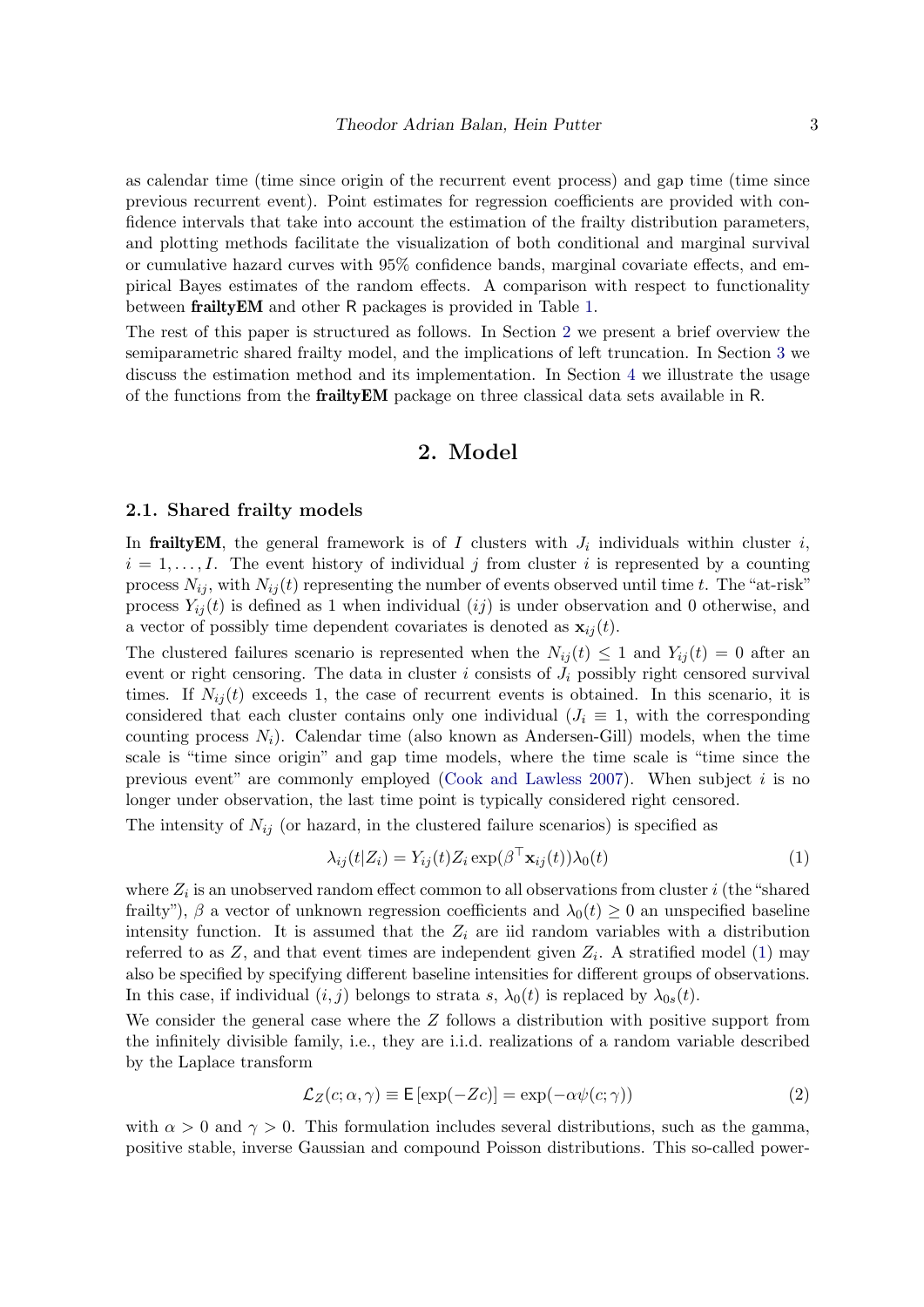|                                          | frailtyEM survival coxme |                                       |                         | frailtySurv frailtyHL   |                         | frailtypack parfm phmm  |                                                                                                                                                                                                                                                                                                                                                                                                                                                                                                    |                         |
|------------------------------------------|--------------------------|---------------------------------------|-------------------------|-------------------------|-------------------------|-------------------------|----------------------------------------------------------------------------------------------------------------------------------------------------------------------------------------------------------------------------------------------------------------------------------------------------------------------------------------------------------------------------------------------------------------------------------------------------------------------------------------------------|-------------------------|
| Distributions                            |                          |                                       |                         |                         |                         |                         |                                                                                                                                                                                                                                                                                                                                                                                                                                                                                                    |                         |
| Gamma                                    | yes                      | yes                                   | $\overline{\mathrm{U}}$ | yes                     | 5D                      | yes                     |                                                                                                                                                                                                                                                                                                                                                                                                                                                                                                    |                         |
| Log-normal                               | σu                       | yes                                   | yes                     | yes                     | yes                     | yes                     |                                                                                                                                                                                                                                                                                                                                                                                                                                                                                                    |                         |
| PS                                       | yes                      | <b>DO</b>                             | σu                      | $\overline{\mathrm{u}}$ | <b>DO</b>               | σu                      |                                                                                                                                                                                                                                                                                                                                                                                                                                                                                                    |                         |
| ភ                                        | yes                      | $_{\rm 50}$                           | $_{\rm 50}$             | yes                     | <b>DO</b>               | $\overline{\rm u}$      | $% 36%$<br>$% 36%$<br>$% 36%$<br>$% 36%$                                                                                                                                                                                                                                                                                                                                                                                                                                                           |                         |
| Compound Poisson                         | yes                      | σu                                    | <b>DO</b>               | 50                      | σu                      | σu                      |                                                                                                                                                                                                                                                                                                                                                                                                                                                                                                    |                         |
| PVF                                      | yes                      | $_{50}$                               | $_{50}$                 | yes                     | $_{50}$                 | $\overline{\mathrm{H}}$ |                                                                                                                                                                                                                                                                                                                                                                                                                                                                                                    |                         |
| Data                                     |                          |                                       |                         |                         |                         |                         |                                                                                                                                                                                                                                                                                                                                                                                                                                                                                                    |                         |
| Clustered failures                       | yes                      | yes                                   | yes                     | yes                     | yes                     | yes                     | $\begin{array}{c}\n\text{Yes} \\ \text{Yes} \\ \text{no} \\ \text{no} \\ \text{no} \\ \text{no} \\ \text{no} \\ \text{no} \\ \text{no} \\ \text{no} \\ \text{no} \\ \text{no} \\ \text{no} \\ \text{no} \\ \text{no} \\ \text{no} \\ \text{no} \\ \text{no} \\ \text{no} \\ \text{no} \\ \text{no} \\ \text{no} \\ \text{no} \\ \text{no} \\ \text{no} \\ \text{no} \\ \text{no} \\ \text{no} \\ \text{no} \\ \text{no} \\ \text{no} \\ \text{no} \\ \text{no} \\ \text{no} \\ \text{no} \\ \text$ |                         |
| $\rm Recurrent$ events $(\rm AG)$        | yes                      | yes                                   | yes                     | σu                      | 5                       | yes                     |                                                                                                                                                                                                                                                                                                                                                                                                                                                                                                    |                         |
| Left truncation                          | yes                      | <b>DO</b>                             | σu                      | $\overline{\mathrm{u}}$ | $\overline{\mathrm{u}}$ | yes                     |                                                                                                                                                                                                                                                                                                                                                                                                                                                                                                    |                         |
| Correlated structure                     | σu                       | <b>DO</b>                             | yes                     | <b>DO</b>               | σu                      | yes                     |                                                                                                                                                                                                                                                                                                                                                                                                                                                                                                    |                         |
| Estimation                               |                          |                                       |                         |                         |                         |                         |                                                                                                                                                                                                                                                                                                                                                                                                                                                                                                    |                         |
| Semiparametric                           | yes                      | yes                                   | yes                     | yes                     | yes                     | 5D                      |                                                                                                                                                                                                                                                                                                                                                                                                                                                                                                    |                         |
| Posterior frailties                      | yes                      | yes                                   | $\overline{\rm u}$      | σu                      | $\overline{\mathrm{u}}$ | yes                     |                                                                                                                                                                                                                                                                                                                                                                                                                                                                                                    |                         |
| $\text{Conditional } \Lambda_0, S_0$     | yes                      | limited                               | $\overline{\rm{m}}$     | yes                     | $\overline{\mathrm{m}}$ | yes                     | $\frac{1}{\sqrt{2}}$ on                                                                                                                                                                                                                                                                                                                                                                                                                                                                            | yes<br>no               |
| Marginal A <sub>0</sub> , S <sub>0</sub> | yes                      | $\overline{\mathrm{5}}$               | Ξ                       | ΞO                      | σu                      | $\overline{\rm G}$      | no                                                                                                                                                                                                                                                                                                                                                                                                                                                                                                 | $\overline{\mathrm{m}}$ |
| 。<br>J<br>$\overline{\phantom{a}}$       | .<br>.<br>.<br>.         | $\frac{1}{2}$<br>$\ddot{\phantom{0}}$ | $\ddot{\phantom{0}}$    | $\ddot{\phantom{0}}$    | $\frac{1}{2}$           |                         |                                                                                                                                                                                                                                                                                                                                                                                                                                                                                                    |                         |

<span id="page-3-0"></span>

| ļ<br>$\vdots$<br><b>Continued in the continued of the continued of the continued of the continued of the continued of the continued of the continued of the continued of the continued of the continued of the continued of the continued of the </b><br>l<br>Į | ーくく<br> <br> <br> }                                                                                                                                                                                                                                                                                                                                                                  |
|-----------------------------------------------------------------------------------------------------------------------------------------------------------------------------------------------------------------------------------------------------------------|--------------------------------------------------------------------------------------------------------------------------------------------------------------------------------------------------------------------------------------------------------------------------------------------------------------------------------------------------------------------------------------|
|                                                                                                                                                                                                                                                                 |                                                                                                                                                                                                                                                                                                                                                                                      |
|                                                                                                                                                                                                                                                                 | <b>CONSIST CONSIST AND ARREST AND CHARGED AND ARREST LATE CACAGE ARREST AT ALL AND ARREST AND ARREST AND ARREST AND ARREST AND ARREST AND ARREST AND ARREST AND ARREST AND ARREST AND ARREST AND ARREST AND ARREST AND ARREST AN</b><br>J<br>$\ddot{\phantom{0}}$<br>contributed in the contribution of the state of the contribution of the contribution of the contribution of the |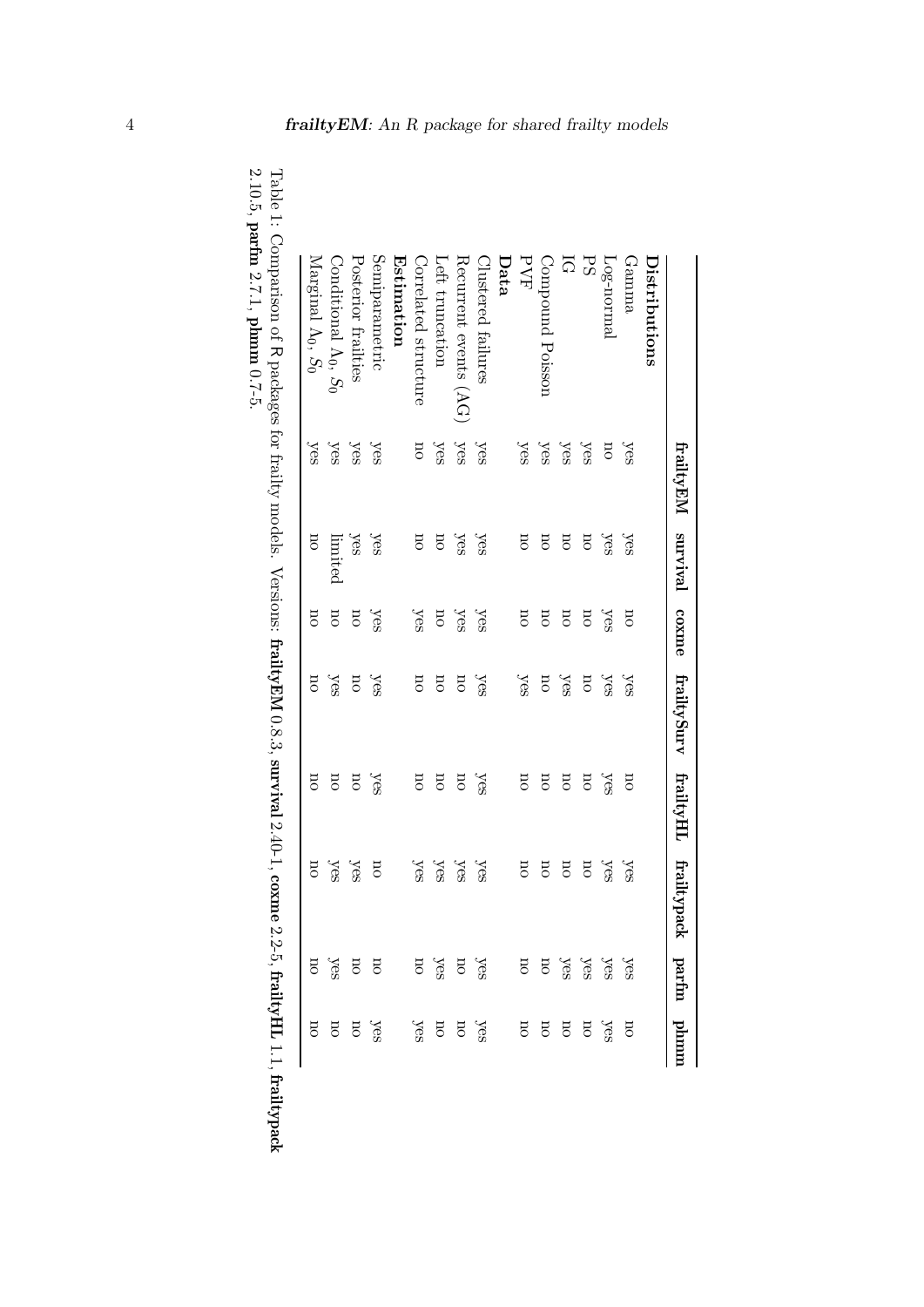variance-function (PVF) family of distributions have been extensively studied in [Hougaard](#page-26-2) [\(2000\)](#page-26-2). As detailed in Appendix A1, we assume that an identifiability constraint is imposed on the parameters  $\alpha$  and  $\gamma$  and that the distribution of Z is indexed by a scalar parameter  $\theta$ .

#### 2.2. Likelihood

Henceforth, we consider the problem of estimating  $\beta$ ,  $\lambda_0$  and  $\theta$  via maximum likelihood. This is achieved by maximizing the marginal likelihood, based on the observed data and obtained by integrating over the random effect. For simplicity, we omit potential strata in this section. From model [\(1\)](#page-2-1), the marginal likelihood is obtained as the product over clusters of expected marginal contributions, i.e.,

$$
L(\theta, \beta, \lambda_0(\cdot)) = \prod_i \mathsf{E}_{\theta} \left[ \prod_j \int_0^{\infty} \left\{ Y_{ij}(t) Z \exp(\beta^{\top} \mathbf{x}_{ij}(t) \lambda_0(t)) \right\}^{dN_{ij}(t)} \times \exp\left( - \sum_j \int_0^{\infty} Y_{ij}(t) Z \exp(\beta^{\top} \mathbf{x}_{ij}(t)) \lambda_0(t) dt \right) \right]
$$

The first part reduces to a product of contributions from the observed event times of the counting processes from cluster i. Denote the  $k$ -th observed time corresponding to the counting process  $N_{ij}$  as  $t_{ijk}$  and  $\delta_{ijk} = 1$  if  $t_{ijk}$  is an event time and 0 otherwise. Let  $\tilde{\Lambda}_i = \sum_j \int_0^\infty Y_{ij}(t) \exp(\beta \mathsf{T} \mathbf{x}_{ij}(t)) \lambda_0(t) dt$  and  $n_i = \sum_j \int_0^\infty Y_{ij}(t) dN_{ij}(t)$  the number of observed events in cluster *i*. The marginal likelihood can be written as

$$
L(\theta, \beta, \lambda_0(\cdot)) = \prod_i \left[ \prod_j \prod_k \left\{ \exp(\beta^\top \mathbf{x}_{ij}(t_{ijk})) \lambda_0(t_{ijk}) \right\}^{\delta_{ijk}} \right] \mathsf{E}_{\theta} \left[ Z^{n_i} \exp(-Z \tilde{\Lambda}_i) \right]. \tag{3}
$$

By using  $(2)$ , the last term may be expressed in terms of the  $n_i$ -th derivative of the Laplace transform, i.e.

<span id="page-4-0"></span>
$$
\mathsf{E}_{\theta}\left[Z^{n_i}\exp(-Z\tilde{\Lambda}_i)\right] = (-1)^{n_i} \mathcal{L}_Z^{(n_i)}(\tilde{\Lambda}_i).
$$

In frailtyEM, the Breslow estimator is employed for the baseline hazard, i.e.,  $\lambda_0(t) \equiv \lambda_{0t}$  for t an event time, and 0 otherwise. This is equivalent with estimating  $\int_0^t \lambda_0(s)ds$  as a step function with "jumps" of size  $\lambda_{0t}$  at event times.

#### <span id="page-4-2"></span>2.3. Ascertainment and left truncation

The problem of ascertainment with random effect time-to-event data is usually difficult. If  $Z_i$  is the distribution of the frailty of cluster i and  $A_i$  denotes the event of selecting the observations in cluster i, the random effect distribution of cluster i given the ascertainment is of the form  $Z_i|A_i$ . The Laplace transform of  $Z_i|A_i$  follows from Bayes' rule as

<span id="page-4-1"></span>
$$
\mathcal{L}_{Z_i|A_i}(c) = \frac{\mathsf{E}\left[\mathsf{P}(A_i|Z_i)\exp(-cZ_i)\right]}{\mathsf{E}\left[\mathsf{P}(A_i|Z_i)\right]}.\tag{4}
$$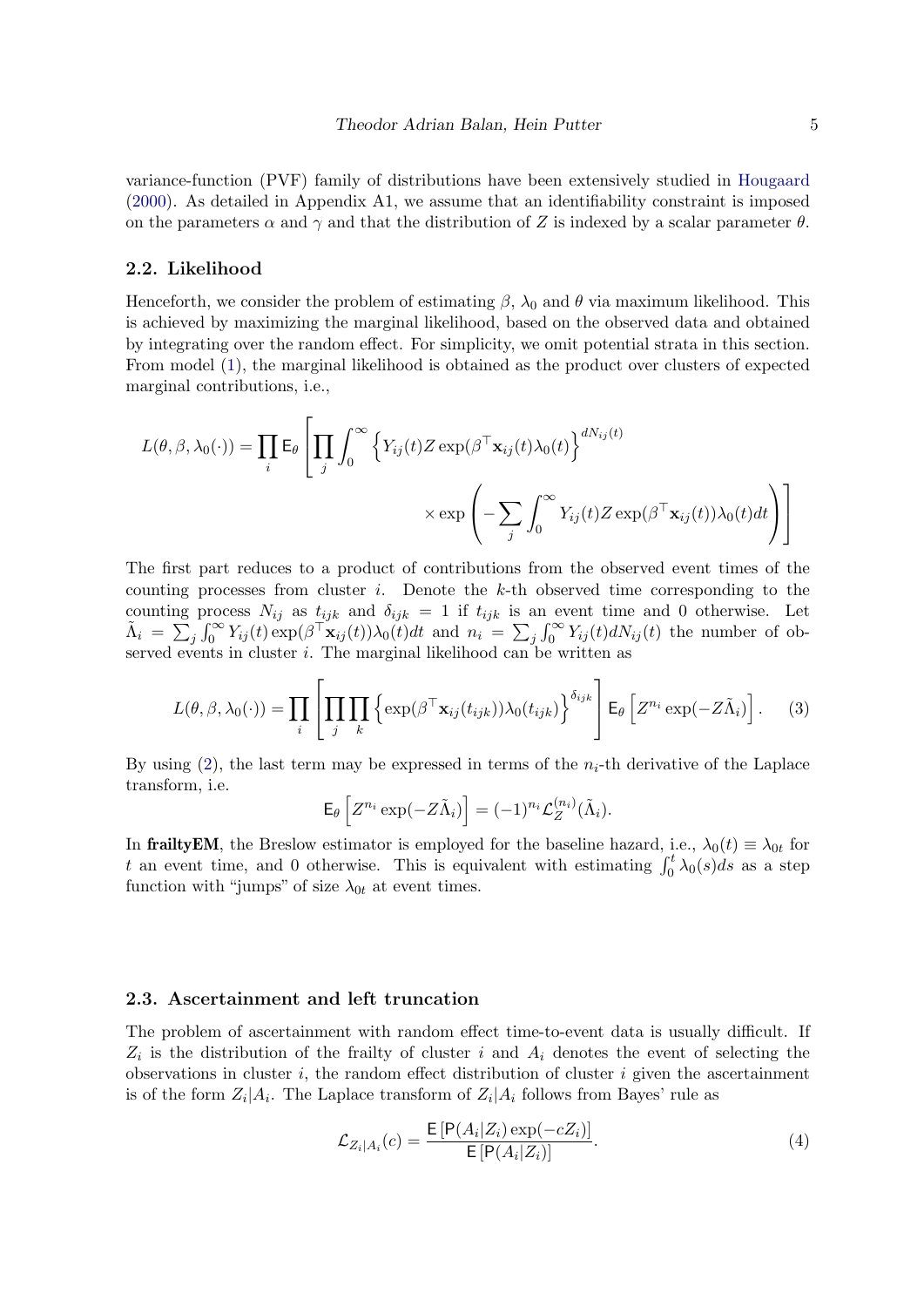Expressing  $P(A_i|Z_i)$  depends on the type of the study at hand and on the way the data were collected.

In frailtyEM an option is included to deal with the scenario of left truncation for clustered failures. Consider that from a cluster of size  $\tilde{J}_i$ ,  $J_i \leq \tilde{J}_i$  individuals are are selected and  $A_i$  is the event "selecting  $J_i$  individuals with left truncation times  $\mathbf{t}_{L,i} = \{t_{L,i1} \dots t_{L,iJ_i}\}$ ". Then  $A_i$ can be expressed as

$$
\mathsf{P}(A_i|Z_i) = \mathsf{P}(T_{i1} > t_{L,i1}, T_{i2} > t_{L,i2}...T_{J_i} > t_{L,iJ_i}|Z_i).
$$

A hidden assumption here is that the true cluster size  $\tilde{J}_i$  does not depend on the frailty. For example, if a high frailty is associated with both a high rate of events and smaller cluster sizes, then the distribution of  $\tilde{J}_i$  Z must also be considered [\(Jensen, Brookmeyer, Aaby, and](#page-26-6) [Andersen](#page-26-6) [2004\)](#page-26-6).

Assume that, given  $Z_i$ , the left truncation times  $\mathbf{t}_{L,i}$  are independent. In this case,

<span id="page-5-0"></span>
$$
P(A_i|Z_i) = \prod_{j=1}^{J_i} \exp\left(-Z_i \int_0^{t_{L,ij}} \exp(\beta^\top \mathbf{x}_{ij}(t)) \lambda_0(t) dt\right).
$$
 (5)

A difficulty here is that the values of the covariate vector and of the baseline intensity must be known prior to the entry time in the study. Therefore, only cases when  $x_i$  is time constant are considered.

Denote  $\tilde{\Lambda}_{L,i} = \sum_j \int_0^{t_{L,ij}} \exp(\beta^\top \mathbf{x}_{ij}) \lambda_0(t) dt$ . The marginal likelihood may be obtained from [\(3\)](#page-4-0), [\(4\)](#page-4-1) and [\(5\)](#page-5-0) as

$$
L(\theta, \beta, \lambda_0(\cdot)) = \prod_i \left[ \prod_j \prod_k \left\{ \exp(\beta^\top \mathbf{x}_{ij}(t_{ijk})) \lambda_0(t_{ijk}) \right\}^{\delta_{ijk}} \right] \times \frac{\mathsf{E}_{\theta} \left[ Z^{n_i} \exp \left( -Z(\tilde{\Lambda}_{L,i} + \tilde{\Lambda}_i) \right) \right]}{\mathsf{E}_{\theta} \left[ \exp(-Z\tilde{\Lambda}_{L,i}) \right]}.
$$

It can also be seen that, if the frailty distribution is degenerate and has no variability (i.e.  $\mathsf{E}_{\theta}$  may be removed), then the contribution of  $\tilde{\Lambda}_{L,i}$  cancels out. In particular, under left truncation, the Laplace distribution of  $Z|A_i$  is given by

<span id="page-5-1"></span>
$$
\mathcal{L}_{Z|A}(c) = \frac{\mathcal{L}(c + \tilde{\Lambda}_{L,i})}{\mathcal{L}(\tilde{\Lambda}_{L,i})}.
$$
\n(6)

This distribution is often referred to as the frailty distribution of the survivors [\(Hougaard](#page-26-2) [2000\)](#page-26-2). If Z is from the PVF family, it can be shown that  $Z|A$  is also in the PVF family. As a result, if Z is gamma distributed, then also  $Z/A$  is gamma distributed.

Note that, in general, the ascertainment scheme does not have a simple description and  $P(A_i|Z_i)$  may or may not be available in closed form. For example, in family studies, the families may be selected only when a number of individuals live long enough (Rodríguez-[Girondo, Deelen, Slagboom, and Houwing-Duistermaat](#page-26-7) [2016\)](#page-26-7). In this case, [\(5\)](#page-5-0) does not hold. In the case of registry data on recurrent events, individuals (clusters) may be selected only if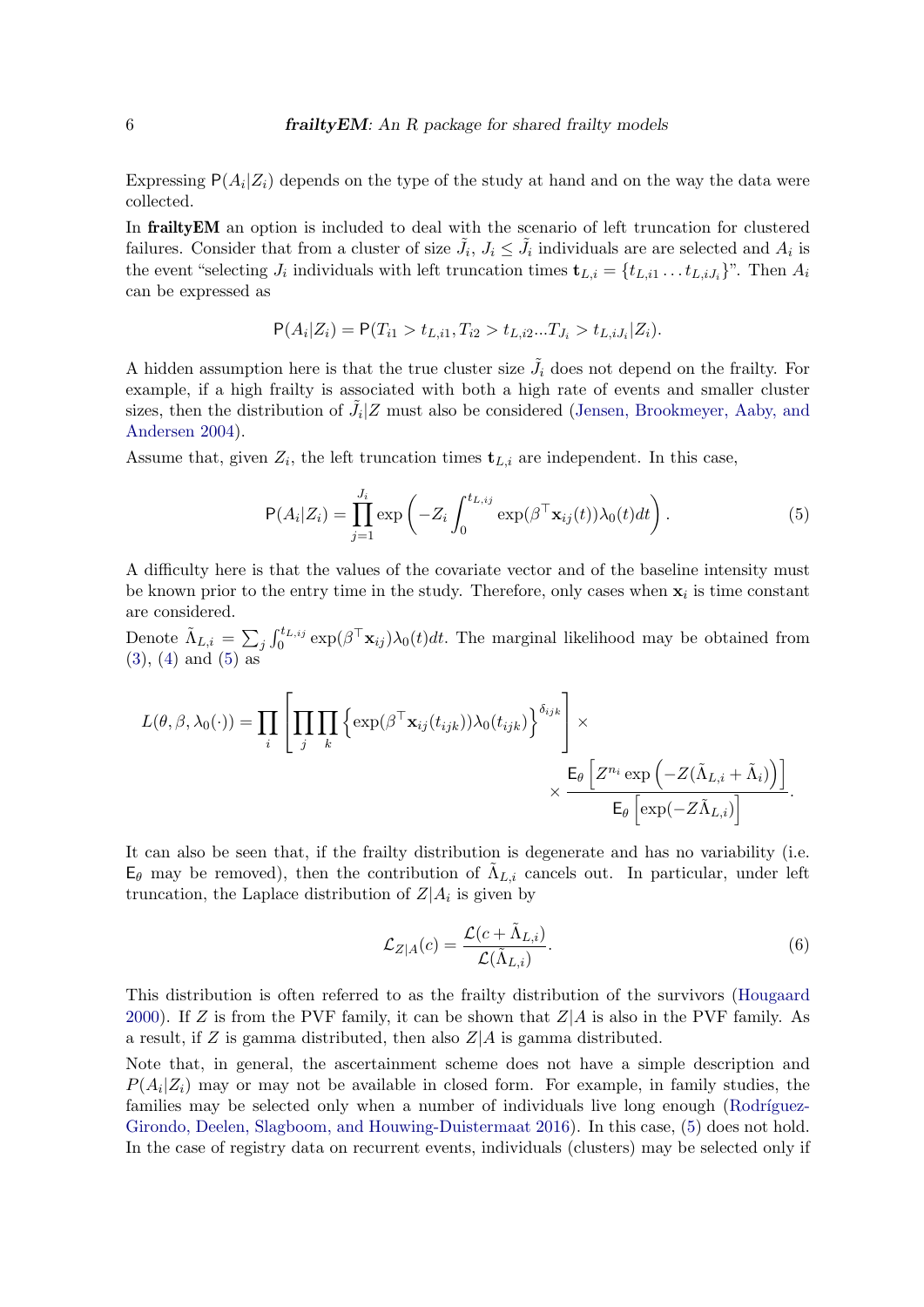they have at least one event during a certain time window [\(Balan, Jonker, Johannesma, and](#page-25-7) [Putter](#page-25-7) [2016b\)](#page-25-7). These specific cases are not currently accommodated by **frailty EM**.

#### <span id="page-6-0"></span>2.4. Analysis and quantities of interest

#### Inference

In frailtyEM, inference from the likelihood [\(3\)](#page-4-0) is based on the non-parametric information matrix. This is obtained by treating each  $\lambda_0(t) \equiv \lambda_{0t}$  as a finite-dimensional parameter. Even though its dimension grows with the number of event time points in the data, this has been shown to lead to consistent variance estimators [\(Andersen, Klein, Knudsen, and y Palacios](#page-25-8) [1997\)](#page-25-8).

For assessing whether the frailty model is a better fit than the Cox proportional hazards model, the likelihood ratio test may be used. With the parametrizations described in Appendix A1, this is a problem of testing on the edge of the parameter space, and the test statistic under the null hypothesis follows asymptotically a mixture of  $\chi^2(0)$  and  $\chi^2(1)$  distribution [\(Zhi,](#page-27-10) [Grambsch, and Eberly](#page-27-10) [2005\)](#page-27-10). This test is provided as standard output in **frailty EM**.

The Commenges-Andersen score test for heterogeneity [Commenges and Andersen](#page-25-9) [\(1995\)](#page-25-9) is implemented in frailtyEM. It may be applied to a proportional hazards model as fitted by the coxph function or automatically calculated when estimating a frailty model. If the null hypothesis of no unobserved heterogeneity is not rejected, it might be preferable to employ simpler Cox-type models.

#### Marginal and conditional quantities

Several quantities are of interest in the context of frailty models. For a group of individuals with covariate vector  $\mathbf{x}_{ij}(t)$  and frailty  $Z_i$ , the cumulative intensity (hazard) is defined as

<span id="page-6-2"></span><span id="page-6-1"></span>
$$
\Lambda_{ij}(t|Z_i) = Z_i \int_0^t \exp(\beta^\top \mathbf{x}_{ij}(t)) \lambda_0(s) ds.
$$
 (7)

The survival function for such individual is given by  $S_{ij}(t|Z_i) = \exp(-\Lambda_{ij}(t|Z_i))$ . These quantities are *conditional* on the random effect  $Z_i$ .

The population-level, or *marginal* quantities may be obtained by integrating out the frailty from the conditional ones. The marginal survival is given by

$$
S_{ij}(t) = \mathsf{E}_{\theta} \left[ \exp(-\Lambda_{ij}(t|Z_i)) \right] = \mathcal{L}_Z \left( \int_0^t \exp(\beta^\top \mathbf{x}_{ij}(t)) \lambda_0(s) ds \right). \tag{8}
$$

The marginal cumulative intensity is then given by  $\Lambda_{ij}(t) = -\log S_{ij}(t)$ . The "baseline" intensities or survival refer to an individual with  $\mathbf{x}_{ii}(t) \equiv 0$ .

In the simple case of only one binary covariate, we assume that there are two groups, the baseline with  $x = 0$  and "treatment" group with  $x = 1$ . In this case, the estimated  $\beta$  may be interpreted as the *conditional* intensity ratio (hazard ratio) between two individuals with the same frailty. Under a frailty model, the observed hazard ratio between these two groups is typically attenuated in time [\(Aalen, Borgan, and Gjessing](#page-24-0) [2008,](#page-24-0) ch. 6). This marginal intensity ratio is calculated as the ratio of the corresponding marginal cumulative intensities  $\Lambda_{ii}(t)$ .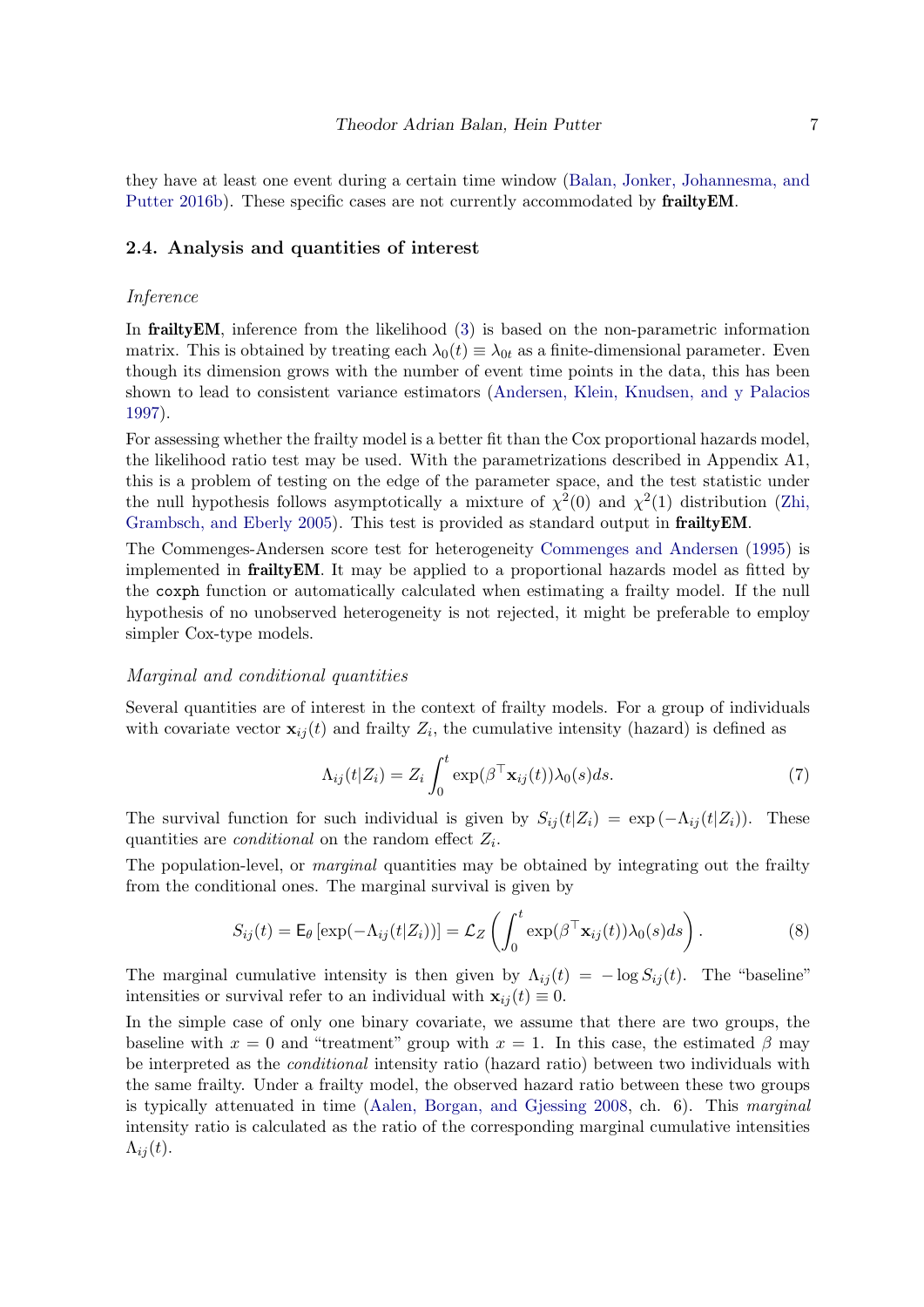Several measures of dependence are implemented in frailtyEM. The first is the variance of the estimated frailty distribution  $Z$ , which is useful for the gamma and the PVF family. The variance of  $\log Z$  is also useful for the positive stable distribution for which the variance is infinite. Other measures of association include Kendall's  $\tau$  and the median concordance. A thorough discussion and comparison of these measures can be found in [Hougaard](#page-26-2) [\(2000\)](#page-26-2).

#### <span id="page-7-1"></span>2.5. Goodness of fit

Given a large choice of distributions for the frailty, the question comes in selecting the most suitable one. A comparison of the PVF family of frailty distributions can be found in [Hougaard](#page-26-2) [\(2000,](#page-26-2) ch. 7.8). In frailty EM, all the frailty distributions depend on a positive parameter  $\theta$ (see Appendix A1). Given that all the distributions are part of the same family (with gamma and positive stable being limiting cases in the PVF family), the likelihood of different models is comparable across distributions. This argument suggests that it makes sense, within the PVF family, to select the model with the distribution that has the highest likelihood.

An explicit assumption of model [\(1\)](#page-2-1) is that the censoring is non-informative on the frailty. This assumption is usually difficult to test. In **frailty EM**, a correlation score test is implemented for the gamma distribution, following [Balan, Boonk, Vermeer, and Putter](#page-25-10) [\(2016a\)](#page-25-10). This can also be used, for example, for testing whether a recurrent event event process and a terminal event are associated.

Martingale residuals have been used to assess goodness of fit in terms on functional form of the covariates [\(Therneau, Grambsch, and Fleming](#page-27-11) [1990;](#page-27-11) [Lin, Wei, and Ying](#page-26-8) [1993\)](#page-26-8). These are provided by the residuals() function. For Cox models, there are several methods for assessing the proportional hazards assumption [\(Therneau and Grambsch](#page-27-4) [2000,](#page-27-4) ch. 6). Graphical methods involve plotting estimated survival or cumulative intensity curves. The plotting capabilities of frailtyEM are discussed in Section [3.4.](#page-9-0) A second method is based on Schoenfeld residuals [\(Grambsch and Therneau](#page-26-9) [1994\)](#page-26-9). In R, this is implemented for Cox models in the cox.zph function from the survival package. In frailty EM, this is provided as part of the output and may be used to test whether the conditional proportional hazards model [\(1\)](#page-2-1) holds. This is detailed in Section [3.5.](#page-10-0)

## 3. Estimation and implementation

#### <span id="page-7-0"></span>3.1. Syntax

#### R> library("frailtyEM")

The main model fitting function in frailty EM is emfrail:

```
R> emfrail(formula, data, distribution, control, ...)
```
The formula argument contains a Surv object as left hand side and a +cluster() statement on the right hand side, specifying the column of data that defines the different clusters (this is common to other packages such as frailtypack). This formulation, that is common to most survival analysis packages, allows for the representation of clustered failures with left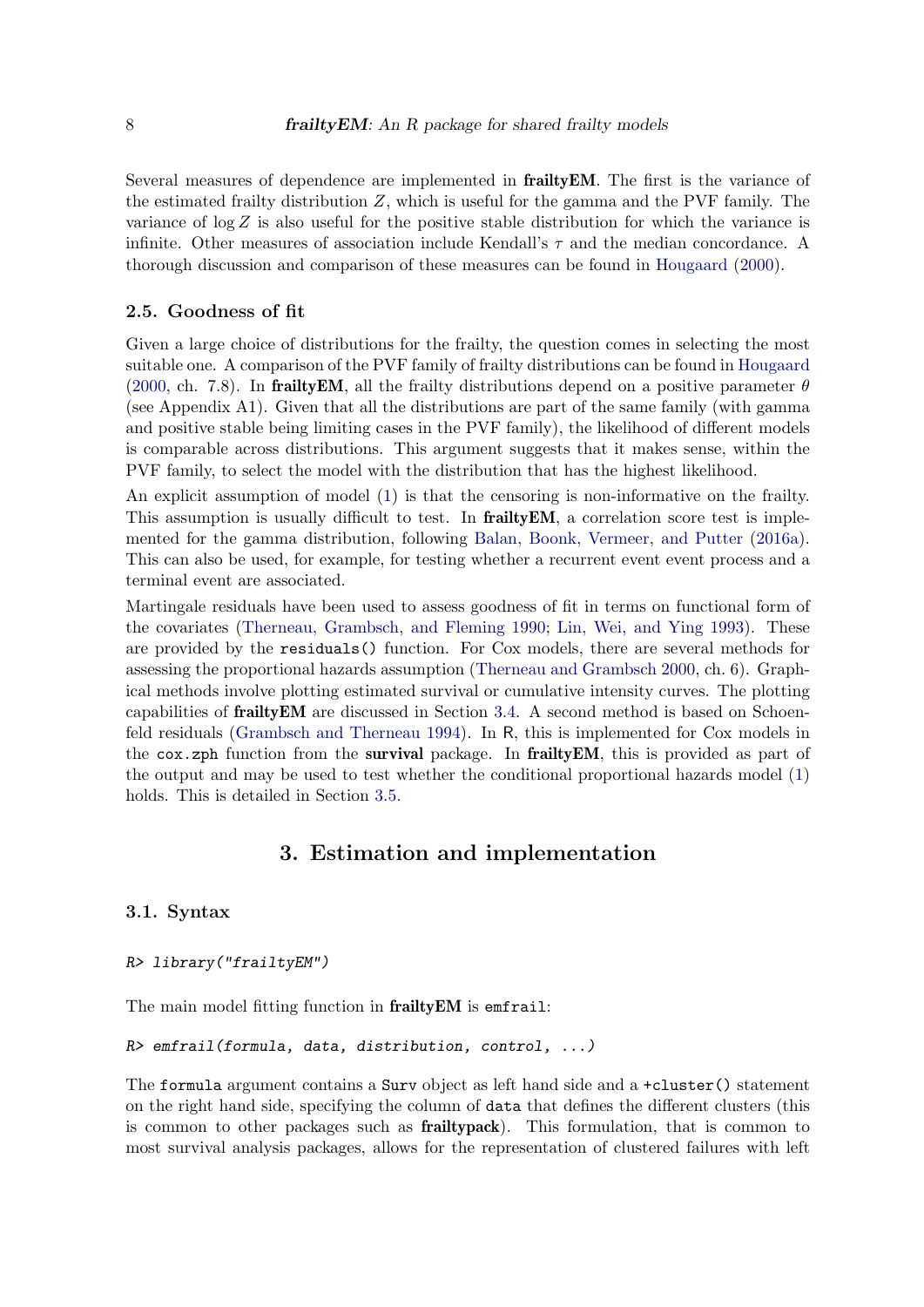truncation, recurrent events in both calendar time and gap time, time dependent covariates and discontinuous intervals at risk [\(Therneau and Grambsch](#page-27-4) [2000,](#page-27-4) ch. 3.7, ch. 8). Two other statements may be used in the right hand side: +strata() for defining a column with a stratifying variable, and +terminal() for defining an event status column for dependent censoring (e.g. a terminal event in the case of recurrent events; this triggers the score test for dependent censoring described Section [2.5\)](#page-7-1).

The distribution argument determines the frailty distribution. It may be generated by the emfrail\_dist():

```
R> str(emfrail_dist(dist = "gamma", theta = 2))
```

```
List of 5
$ dist : chr "gamma"
$ theta : num 2
$ pvfm : num -0.5
$ left_truncation: logi FALSE
$ basehaz : chr "breslow"
- attr(*, "class")= chr "emfrail_dist"
```
where dist may be one of "gamma", "stable" or "pvf". For "pvf", the m parameter determines the precise distribution: for  $m = -1/2$  for the IG,  $m \in (-1,0)$  for the so-called Hougaard distribution and  $m > 0$  a compound Poisson distribution with mass at 0. The theta parameter determines the starting value of the optimization. The left\_truncation argument, if TRUE, leads to the calculation described in Section [2.3.](#page-4-2) The control argument may be generated by the emfrail\_control() function and regulates parameters regarding to the estimation.

#### <span id="page-8-0"></span>3.2. Profile EM algorithm

In **frailty EM**, a general full-likelihood estimation procedure is implemented for the gamma, positive stable and PVF frailty models, using a semi-parametric Breslow estimator for the baseline intensity. The goal is to find  $\theta$ ,  $\beta$ ,  $\lambda_0(\cdot)$  that maximize  $L(\theta, \beta, \lambda_0(\cdot))$  [\(3\)](#page-4-0). This can be achieved in two steps, as

$$
\max_{\theta,\beta,\lambda_0} L(\theta,\beta,\lambda_0) = \max_{\theta} \left\{ \max_{\beta,\lambda_0} L(\beta,\lambda_0|\theta) \right\}
$$

where  $\widehat{L}(\theta) = \max_{\beta,\lambda_0} L(\beta,\lambda_0|\theta)$  is the profile likelihood of  $\theta$ . The profile EM algorithm refers to using a two-stage maximization procedure: the "inner problem" which involves calculating  $\hat{L}(\theta)$  (maximizing  $L(\beta, \lambda_0|\theta)$  for fixed  $\theta$  with the EM algorithm), and the "outer problem", maximizing the profile likelihood  $\hat{L}(\theta)$  over  $\theta$ .

**The inner problem** Maximizing the likelihood for fixed  $\theta$  has been proposed for the gamma frailty in [Nielsen, Gill, Andersen, and Sørensen](#page-26-10) [\(1992\)](#page-26-10) and [Klein](#page-26-11) [\(1992\)](#page-26-11), and generalizations are discussed in [Hougaard](#page-26-2) [\(2000\)](#page-26-2). The crucial observation is that the E step involves calculating the empirical Bayes estimates of the frailties  $\hat{z}_i = \mathsf{E}[Z_i|data]$ . This expectation is taken<br>with respect to the "pecterior" distribution of the random effect. This is detailed in Appendix with respect to the "posterior" distribution of the random effect. This is detailed in Appendix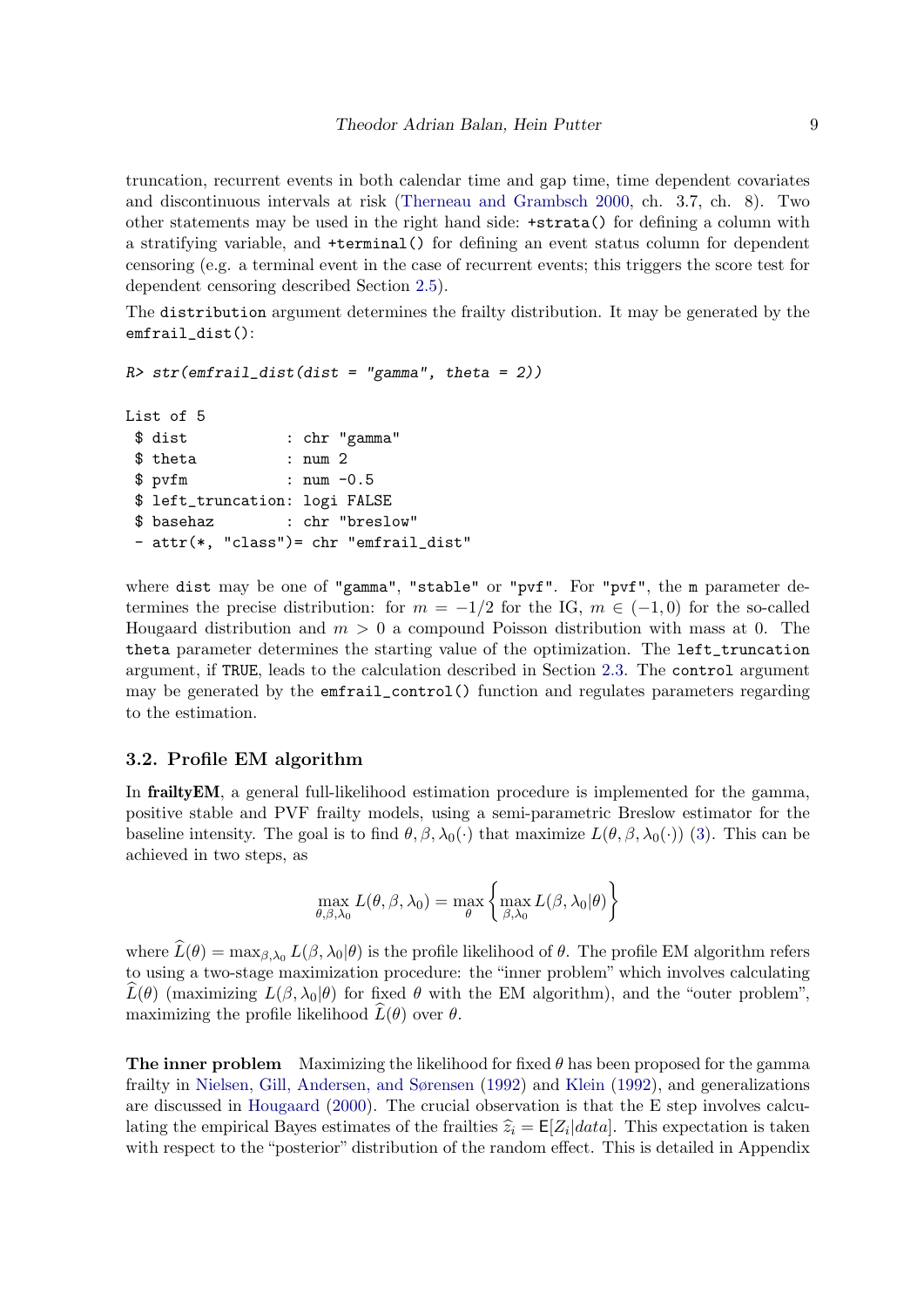A2. The M step involves estimating a proportional hazards model with the log  $\hat{z}_i$  as offset for each cluster. This is done via the agreg.fit() function in the survival package, which obtains estimates of  $\beta$  via Cox's partial likelihood. Subsequently,  $\lambda_0$  and  $\tilde{\Lambda}_i$  (and  $\tilde{\Lambda}_{L,i}$ , in the case of left truncation) are calculated.

The EM algorithm is guaranteed to increase  $L(\beta, \lambda_0|\theta)$  with every iteration and to converge to a local maximum. Convergence is achieved when the difference in  $L(\beta, \lambda_0|\theta)$  between two consecutive iterations is smaller than  $\varepsilon$ .

**The outer problem** The "outer" problem involves maximizing  $\widehat{L}(\theta)$ . For this, a general purpose Newton-type algorithm is employed (nlm from the stats package).

#### <span id="page-9-1"></span>3.3. Standard errors and confidence intervals

The non-parametric information matrix is not directly obtained by the estimation procedure described in Section [3.2.](#page-8-0) From the inner problem, the standard error of the estimates for β and  $\lambda_0(\cdot)$  are calculated with Louis' formula [\(Louis](#page-26-12) [1982\)](#page-26-12), under the assumption that θ is fixed to the maximum likelihood estimate. The standard errors obtained in this way are included in the output as se and are comparable to the ones from other semi-parametric frailty models (survival or coxme packages) that assume that  $\theta$  is fixed. However, this leads to an underestimate of the variability of  $\beta$  and  $\lambda_0(\cdot)$ .

In frailty EM, adjusted standard errors, presented in the column adj se, are calculated by "propagating" the uncertainty from the estimation of  $\theta$  to  $\beta$ ,  $\lambda_0(\cdot)$ . This is described in more detail in Appendix A3.

From the outer problem, standard errors for  $\theta$  (more precisely, of log  $\theta$ , since the maximization takes place on the log-scale for numerical stability) are directly obtained from the numeric Hessian calculated by nlm. The delta method, as implemented in the msm package [\(Jackson](#page-26-13) [2011\)](#page-26-13), is employed for calculating the standard errors for  $\theta$  and the measures of dependence that are detailed in Appendix A1.

Two types of confidence intervals for  $\theta$  (and for the frailty variance, which, in the cases where it exists, is  $1/\theta$  are provided. The first are derived from symmetric confidence intervals on the log-scale. The resulting asymmetric confidence interval has been shown to provide good coverage [\(Balan](#page-25-7) et al. [2016b\)](#page-25-7). The second, more computationally intensive, are referred to as "likelihood-based confidence intervals". Under the null hypothesis, the likelihood ratio test statistic follows a  $\chi^2(0) + \chi^2(1)$  distribution. The critical value associated with this test statistic is approximately 1.92. Based on  $\tilde{L}(\theta)$ , a one-dimensional search is performed to find the confidence interval around the maximum likelihood estimate  $\hat{\theta}$  within which log  $\hat{L}(\theta) \geq$  $\log L(\theta) - 1.92$ . The advantage of this type of confidence interval is that it is transformation invariant (with the same coverage for all derived dependence measures) and it has a 1-1 correspondence with the likelihood ratio test.

#### <span id="page-9-0"></span>3.4. Methods

The emfrail function returns an object of class emfrail that is documented in ?emfrail. Usual methods are associated with this class of objects:  $print(),$  coef(), vcov(), residuals(), model.matrix(), model.frame(), logLik().

The summary() method returns an object of class  $emfrail\_summary()$ , the printing of which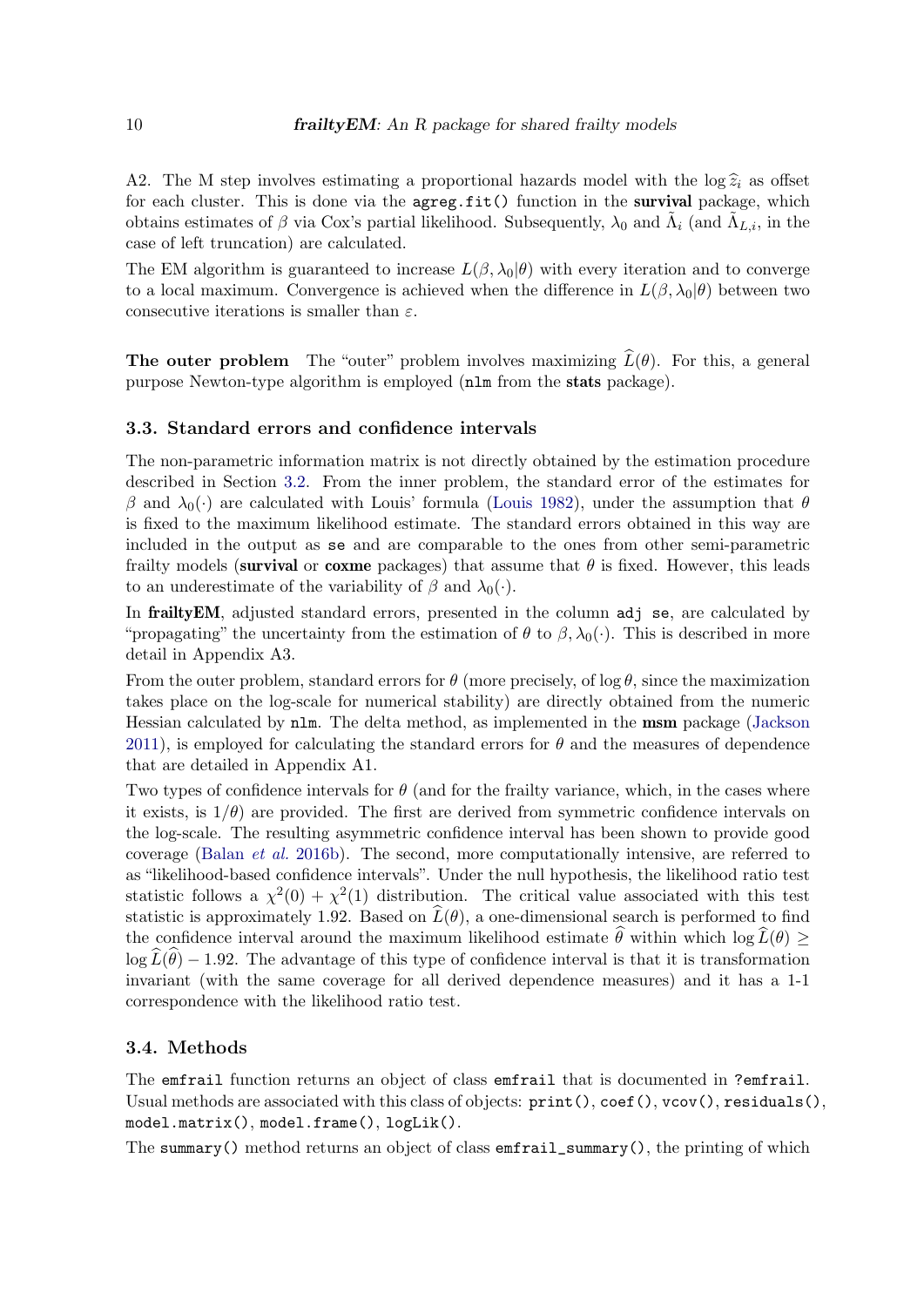contains general fit information, covariate estimates and distribution-specific measures of dependence and goodness of fit, discussed in Section [2.5.](#page-7-1) Arguments to summary() may be used to show confidence intervals based on either the likelihood function or the delta method, as described in Section [3.3.](#page-9-1) Other arguments control the amount of information that is printed and may be used when less output is desirable.

The method for prediction of survival curves and cumulative intensity curves is implemented in predict(). Both conditional and marginal curves defined in Section [2.4](#page-6-0) may be produced. The prediction is made for individuals with covariate values specified in a data frame (via the newdata argument) or for a fixed linear predictor (via the lp argument). For stratified models, the strata must also be specified. By default, the predict function creates predictions for each row of newdata or for each value of lp separately. With the individual argument, predicted curves may be produced for individuals with specific at-risk patterns (for example, if an individual is not at risk during a certain time frame), or for individuals with time dependent covariates.

After  $\mathbf{x}_{ii}(t)$  is specified to predict(),  $\Lambda_{ii}(t|Z=1)$  is calculated as in [\(7\)](#page-6-1) and from this the other quantities are derived, including the conditional survival, the marginal survival [\(8\)](#page-6-2) and the marginal cumulative intensity. Confidence bands are based on the asymptotic normality of the estimated  $\lambda_0$ , and are produced both adjusted and unadjusted for the uncertainty of  $\theta$ .

#### <span id="page-10-0"></span>3.5. Plotting and additional features

Two plot methods are provided based on both **graphics** package via plot() and the **ggplot2** package, via autoplot(), both with identical syntax. Behind the scenes, they use calls to predict(). The type argument determines the type of plot:

- type = "hist" for a histogram of the posterior estimates of the frailties;
- type = "pred" for plotting marginal and conditional cumulative hazard or survival curves;
- type = "hr" for plotting marginal or conditional estimated hazard ratios between two groups of individuals. The marginal hazard ratio is determined as the ratio of the marginal intensities, as described in Section [2.4;](#page-6-0)
- type = "frail" for a scatter plot of the ordered posterior estimates of the frailties (also called a "caterpillar plot"). For the gamma distribution, quantiles of the posterior distribution are also included. Only available with the autoplot() method.

The Commenges-Andersen score test for heterogeneity is by default calculated every time emfrail is called and is part of the standard output. A separate function ca\_test() is also provided, that may be used independently on Cox models produced by coxph() from the survival package.

While martingale residuals may be obtained with the residuals() method, the test for conditional proportional hazards, based on Schoenfeld residuals described in Section [2.5](#page-7-1) may be accessed in the \$zph field of the fit. This is an object of class cox.zph borrowed from the survival package and equivalent to calling cox.zph on a Cox model with the estimated log-frailties as offset. The structure and plot methods are described in ?cox.zph.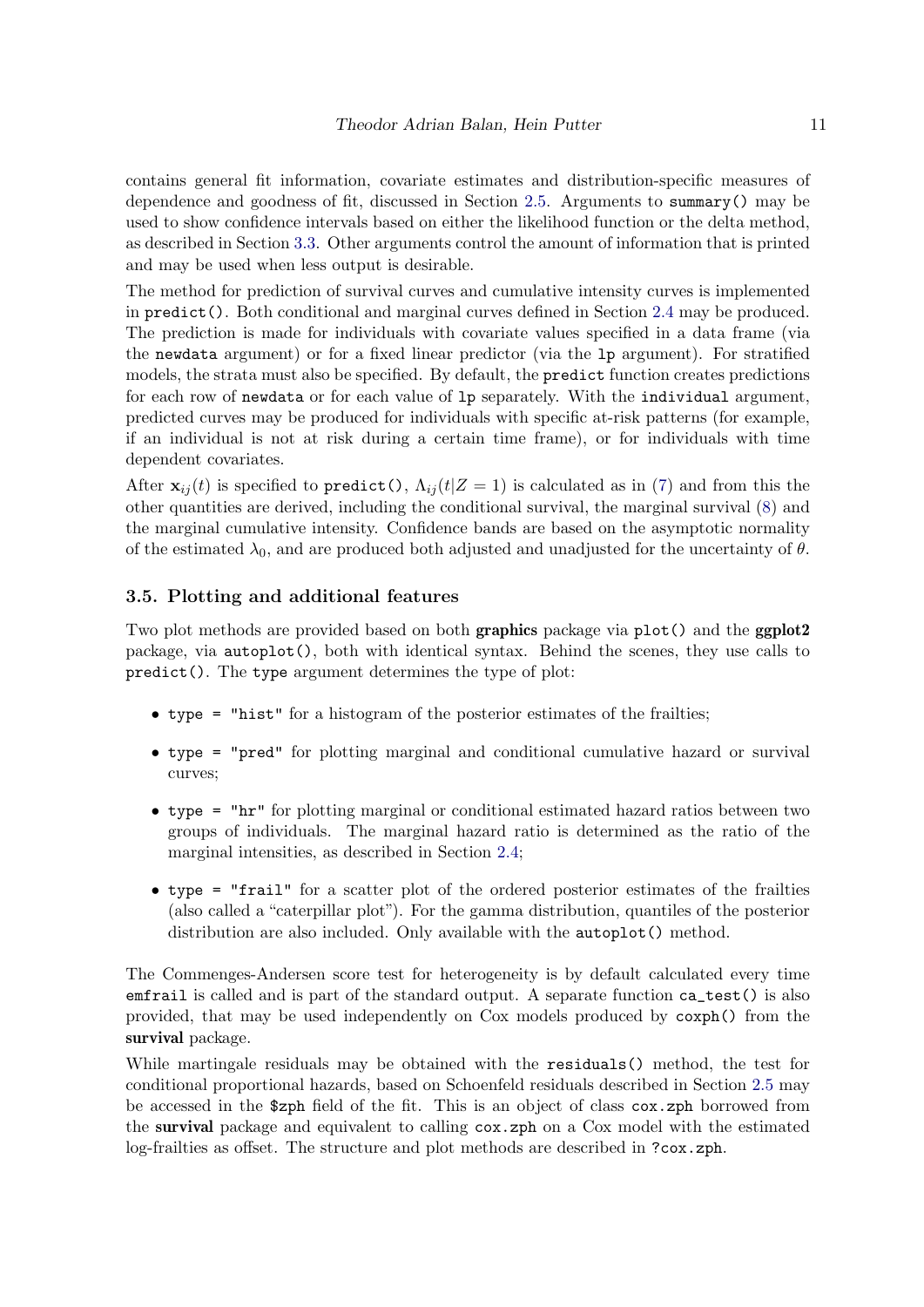An additional function is provided to calculate the marginal log-likelihood for a vector of values of  $\theta$ , emfrail\_pll(), without actually performing the outer optimization. This may be useful for visualizing the profile log-likelihood or when debugging (e.g., to see if the maximum likelihood estimate of  $\theta$  lies on the boundary).

## 4. Illustration

<span id="page-11-0"></span>The features of the package will now be illustrated with three well-known data sets available in R: The CGD data set (recurrent events, calendar time), the kidney data set (recurrent events, gap time) and the rats data set (clustered failures).

#### <span id="page-11-1"></span>4.1. CGD

The data are from a placebo controlled trial of gamma interferon in chronic granulotomous disease (CGD) and is available in the survival package. It contains the time to recurrence of serious infections observed, from randomization until end of study for each patient (i.e. the time scale is calendar time). For the purpose of illustration, we will use treat (treatment or placebo) and sex (female or male) as covariates, although a larger number of variables are recorded in the data set.

```
R> data("cgd")
R> cgd <- cgd[c("tstart", "tstop", "status", "id", "sex", "treat")]
R> head(cgd)
 tstart tstop status id sex treat
1 0 219 1 1 female rIFN-g
2 219 373 1 1 female rIFN-g
3 373 414 0 1 female rIFN-g
4 0 8 1 2 male placebo
5 8 26 1 2 male placebo
6 26 152 1 2 male placebo
A basic gamma frailty model can be fitted like this:
R> gam \leq emfrail(Surv(tstart, tstop, status) \sim sex + treat + cluster(id),
+ data = cgd)R> summary(gam)
Call:
emfrail(formula = Survey (tstart, tstop, status) \tilde{ } sex + treat +
   cluster(id), data = cgd)
Regression coefficients:
            coef exp(coef) se(coef) adj. se z p
sexfemale -0.227 0.797 0.396 0.396 -0.575 0.57
treatrIFN-g -1.052 0.349 0.310 0.310 -3.389 0.00
```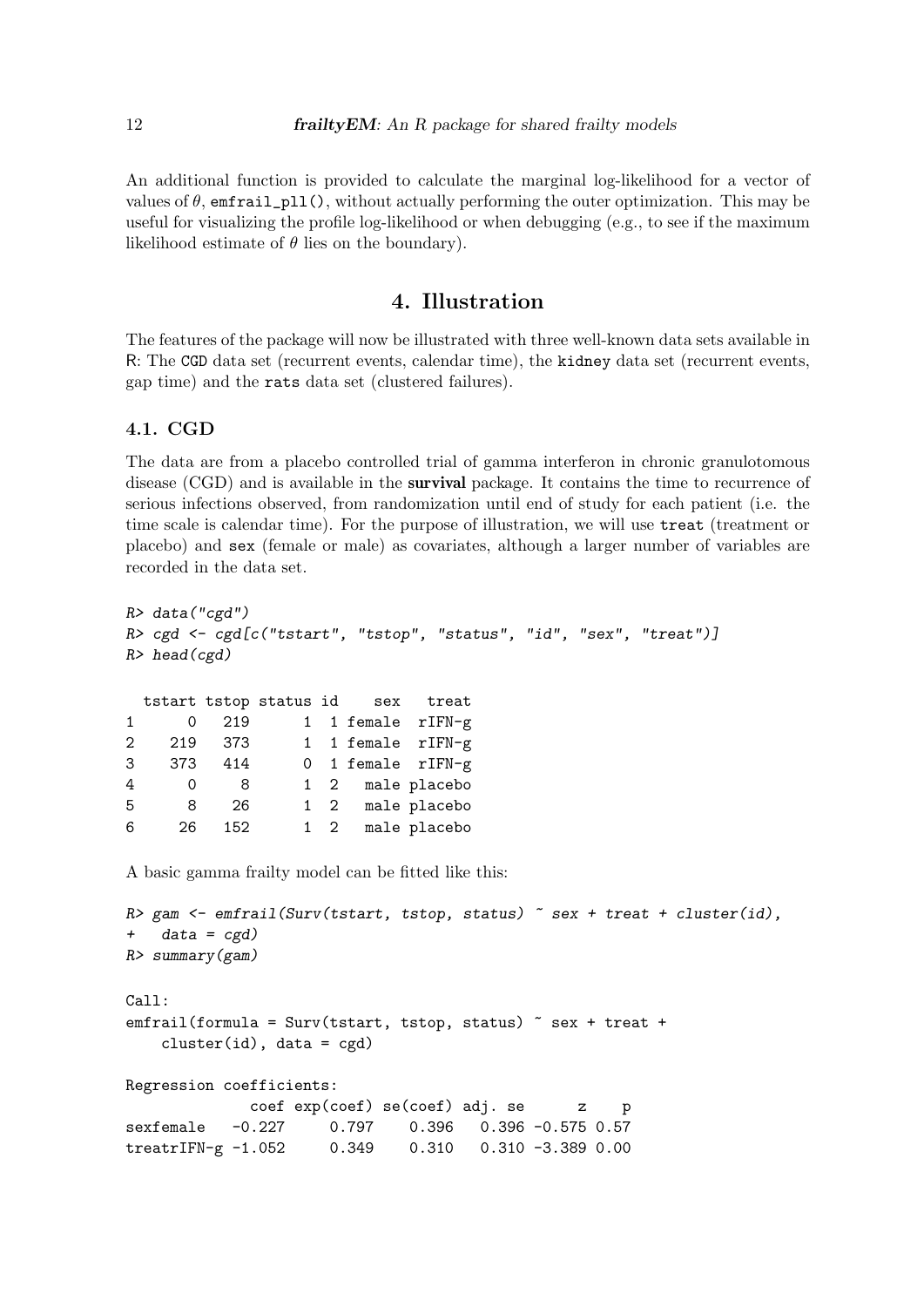Estimated distribution: gamma / left truncation: FALSE

```
Fit summary:
Commenges-Andersen test for heterogeneity: p-val 0.00172
no-frailty Log-likelihood: -331.997
Log-likelihood: -326.619
LRT: 1/2 * pchisq(10.8), p-val 0.00052
```
Frailty summary:

|                                                       |          | estimate lower 95% upper 95% |          |  |
|-------------------------------------------------------|----------|------------------------------|----------|--|
| Var[Z]                                                | 0.821    | 0.231                        | 1.854    |  |
| Kendall's tau                                         | 0.291    | 0.104                        | 0.481    |  |
| Median concordance                                    | 0.289    | 0.101                        | 0.491    |  |
| E[log Z]                                              | $-0.464$ | $-1.164$                     | $-0.120$ |  |
| Var[logZ]                                             | 1.241    | 0.260                        | 4.341    |  |
| theta                                                 | 1.218    | 0.539                        | 4.326    |  |
| Confidence intervals based on the likelihood function |          |                              |          |  |

The first two parts of this output, about regression coefficients and fit summary, exist regardless of the frailty distributions. The last part, "frailty summary", provides a different output according to the distribution.

Both the Commenges-Andersen test for heterogeneity and the one-sided likelihood ratio test deems the random effect highly significant. This is also suggested by the confidence interval for the frailty variance, which does not contain 0.

To illustrate the predicted cumulative hazard curves we take two individuals, one from the treatment arm and one from the placebo arm, both males:

```
R> library("ggplot2")
R> library("egg")
R> p1 <- autoplot(gam, type = "pred",
+ newdata = data.frame(sex = "male", treat = "rIFN-g")) +
+ ggtitle("rIFN-g") +
+ ylim(c(0, 2)) ++ guides(colour = FALSE)
R> p2 <- autoplot(gam, type = "pred",
+ newdata = data.frame(sex = "male", treat = "placebo")) +
+ ggtitle("placebo") + ylim(c(0, 2))
R>
```
The two plots are shown in Figure [1.](#page-13-0)

The cumulative hazard in this case can be interpreted as the expected number of events at a certain time. It can be seen that the frailty "drags down" the marginal hazard. This is a well-known effect observed in frailty models, as described in [Aalen](#page-24-0) *et al.* [\(2008,](#page-24-0) ch. 7). All prediction results could also be obtained directly:

```
R> dat_pred <- data.frame(sex = c("male", "male"),+ treat = c("rIFN-g", "placebo"))
R> predict(gam, dat_pred)
```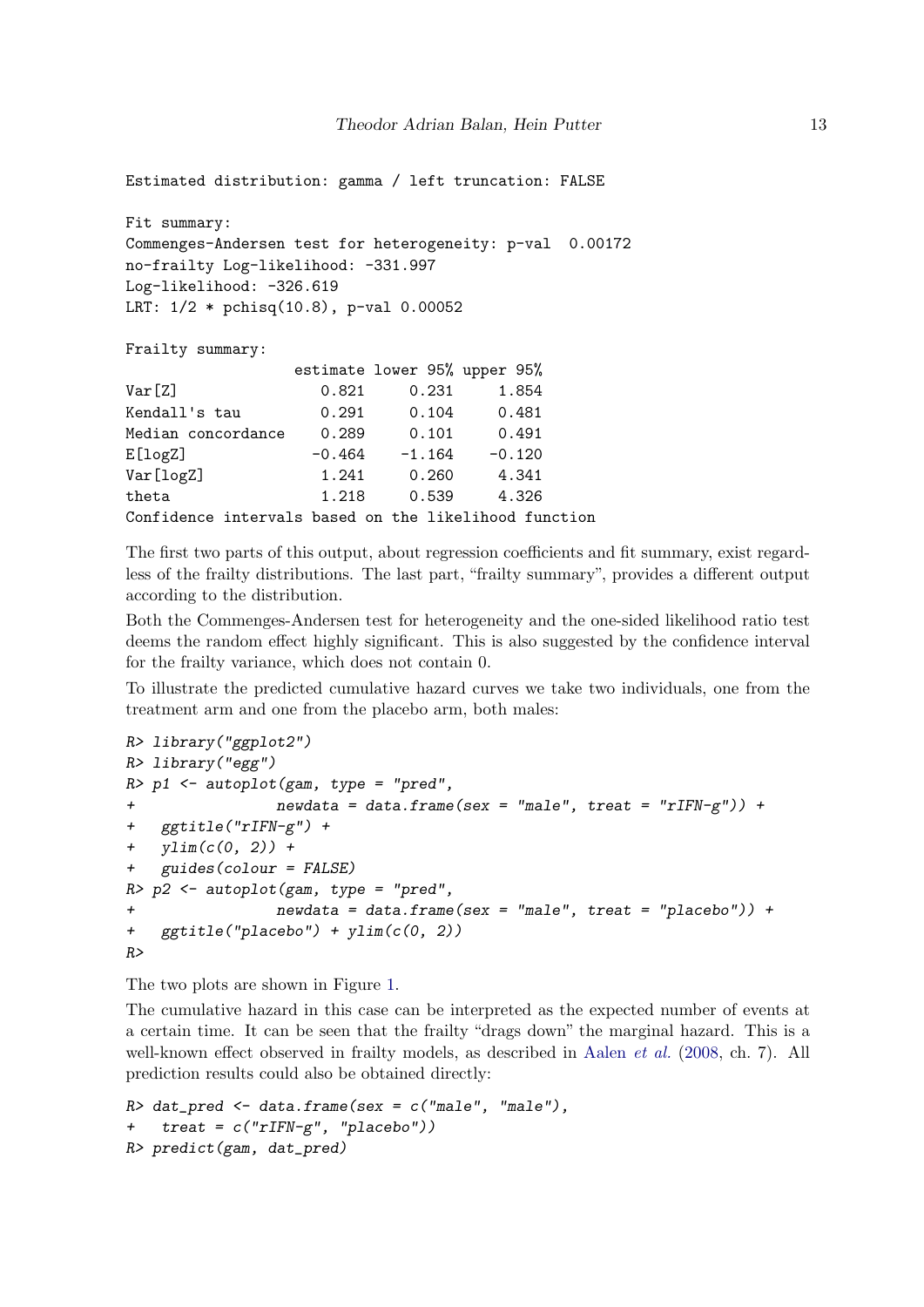

<span id="page-13-0"></span>Figure 1: Predicted conditional and marginal cumulative hazards for males, one from the treatment arm and one from the placebo arm, as produced by  $\text{author}()$  with type = "pred".

For a hypothetical individual that changes treatment from placebo to rIFN-g at time 200, predictions may also be obtained:

```
R> dat_pred_b <- data.frame(sex = c("male", "male"),+ treat = c("placebo", "rIFN-g"),
+ tstart = c(0, 200), tstop = c(200, Inf)R> p <- autoplot(gam, type = "pred", newdata = dat_pred_b, individual = TRUE) +
+ ggtitle("change placebo to rIFN-g at time 200")
R
```
This plot is shown in Figure [2.](#page-14-0)

A positive stable frailty model can also be fitted by specifying the distribution argument.

```
R> stab <- emfrail(Surv(tstart, tstop, status) \tilde{ } sex + treat + cluster(id),
+ data = cgd,
+ distribution = emfrail_dist(dist = "stable"))
R> summary(stab)
Call:
emfrail(formula = Survey(tstart, tstop, status) \tilde{ } sex + treat +
    cluster(id), data = cgd, distribution = emfrail_dist(dist = "stable"))
Regression coefficients:
              coef exp(coef) se(coef) adj. se z p
sexfemale -0.137 0.872 0.407 0.407 -0.337 0.74
treatrIFN-g -1.085 0.338 0.332 0.336 -3.230 0.00
Estimated distribution: stable / left truncation: FALSE
```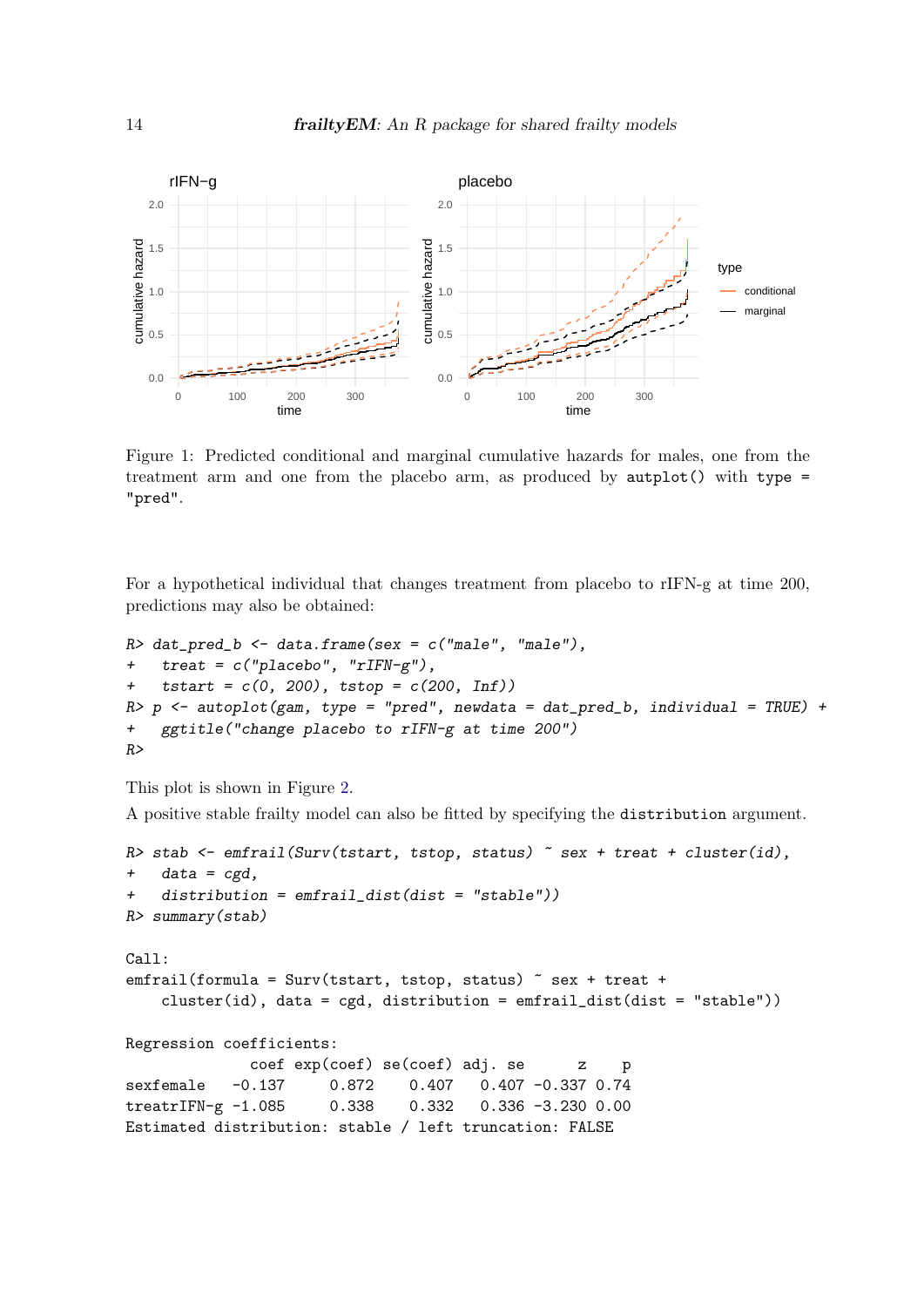

<span id="page-14-0"></span>Figure 2: Predicted conditional and marginal cumulative hazards for a male that switches treatment from placebo to rIFN-g at time 200 as produced by  $\text{autoplot}()$  with type = "pred"

```
Fit summary:
Commenges-Andersen test for heterogeneity: p-val 0.00172
no-frailty Log-likelihood: -331.997
Log-likelihood: -329.39
LRT: 1/2 * pchisq(5.21), p-val 0.0112
Frailty summary:
               estimate lower 95% upper 95%
Kendall's tau 0.104 0.011 0.236
Median concordance  0.102  0.011  0.233
E[logZ] 0.067 0.006 0.179
Var[logZ] 0.406 0.037 1.176
Attenuation 0.896 0.764 0.989
theta 8.572 3.232 90.316
Confidence intervals based on the likelihood function
```
The coefficient estimates are similar to those of the gamma frailty fit. The "Frailty summary" part is quite different. For the positive stable distribution, the variance is not defined. However, Kendall's  $\tau$  is easily obtained, and in this case it is smaller than in the gamma frailty model. Unlike the gamma or PVF distributions, the positive stable frailty predicts a marginal model with proportional hazards where the marginal hazard ratios are an attenuated version of the conditional hazard ratios shown in the output. The calculations are detailed in Appendix A1.

The conditional and marginal hazard ratios from different distributions can also be visualized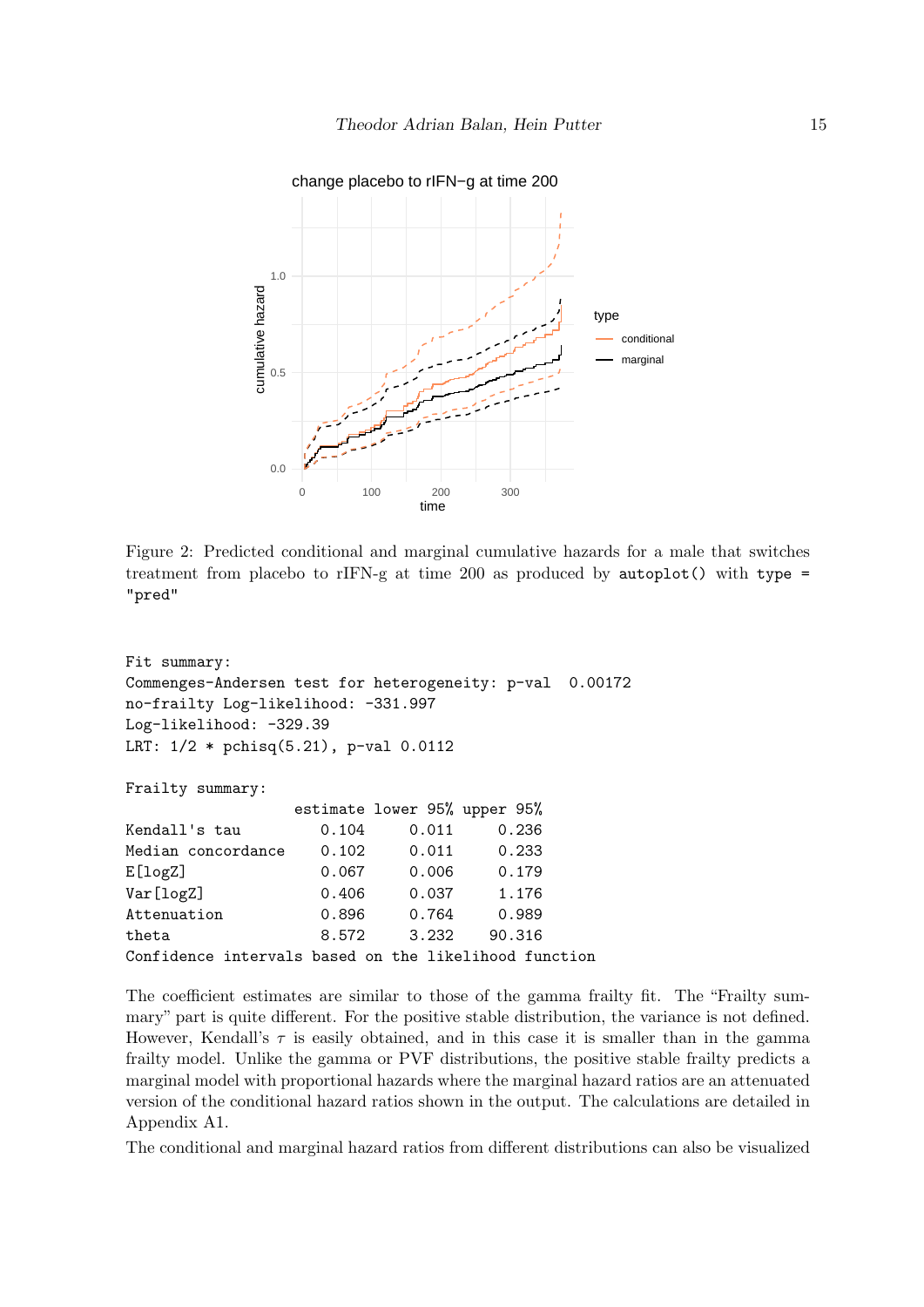

<span id="page-15-0"></span>Figure 3: Conditional and marginal hazard ratio between two males from the placebo and rIFN-g treatment arms from the gamma, PS and IG frailty models as produced by autoplot() with type  $=$  "hr".

easily. We also fitted an IG frailty model on the same data, and plots of the hazard ratio between two males from different treatment arms created below are shown in Figure [3.](#page-15-0)

```
R> ig <- emfrail(Surv(tstart, tstop, status) \tilde{ } sex + treat + cluster(id),
   data = cgd,+ distribution = emfrail_dist(dist = "pvf"))
R newdata \leq data.frame(treat = c('placebo'', 'rIFN-g''),+ sex = c("male", "male"))
R> pl1 <- autoplot(gam, type = "hr", newdata = newdata) +
   + ggtitle("gamma") +
+ guides(colour = FALSE)
R> pl2 <- autoplot(stab, type = "hr", newdata = newdata) +
+ ggtitle("PS") +
   guides(colour = FALSE)R> pl3 <- autoplot(ig, type = "hr", newdata = newdata) +
+ ggtitle("IG")
R> pp <- ggarrange(pl1, pl2, pl3, nrow = 1)
```
While all models shrink the hazard ratio towards 1, it can be seen that this effect is slightly more pronounced for the gamma than for the IG, while the PS exhibits a constant "average" shrinkage. This type of behaviour from the PS is often seen as a strength of the model [\(Hougaard](#page-26-2) [2000\)](#page-26-2).

#### 4.2. Kidney

The kidney data set is also available in the survival package. The data, presented originally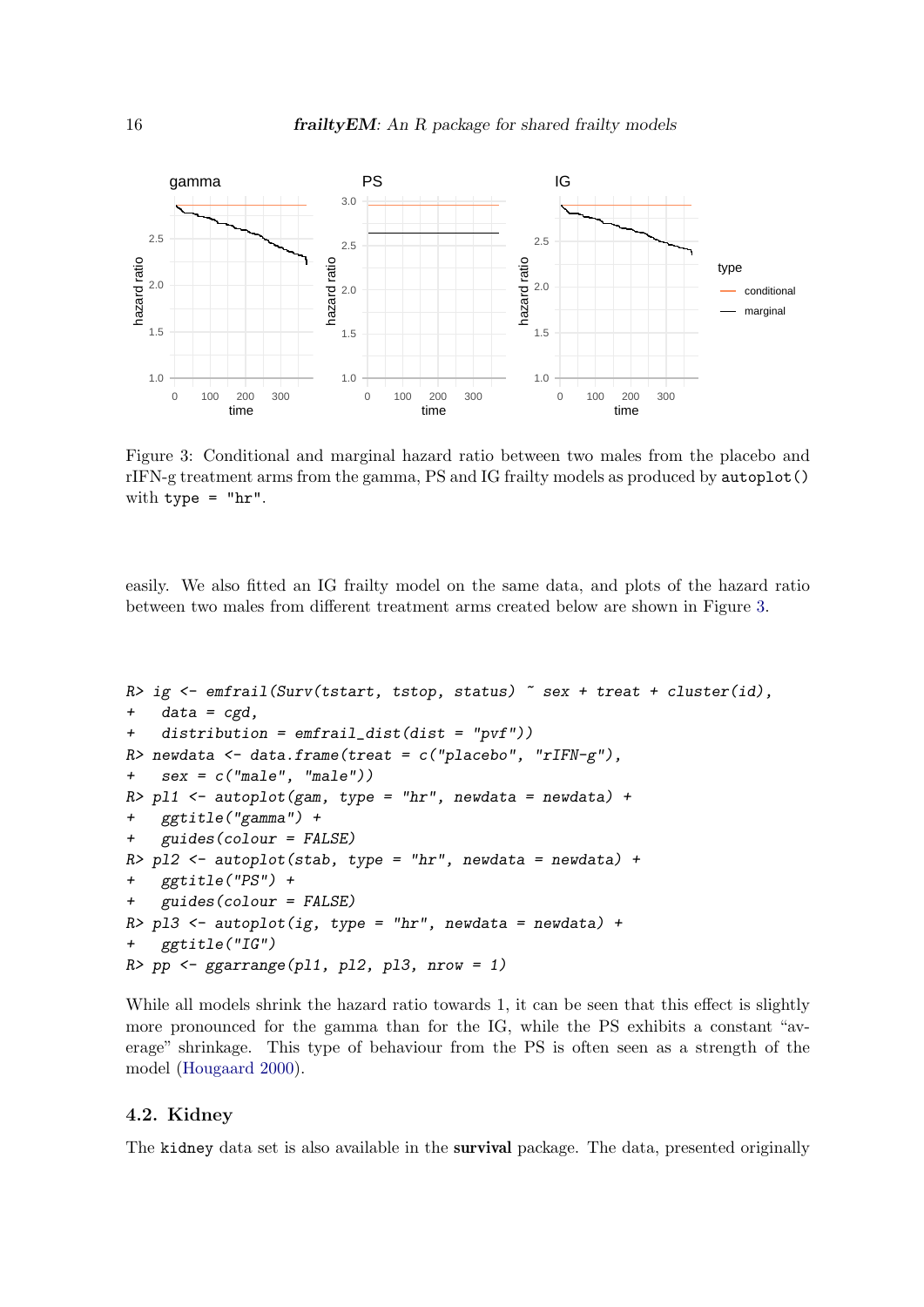in [McGilchrist and Aisbett](#page-26-14) [\(1991\)](#page-26-14), contains the time to infection for kidney patients using a portable dialysis equipment. The infection may occur at the insertion of the catheter and at that point, the catheter must be removed, the infection cleared up, and the catheter reinserted. Each of the 38 patients has exactly 2 observations, representing recurrence times from insertion until the next infection (i.e. the time scale is gap time). There are 3 covariates: sex, age and disease (a factor with 4 levels). A data analysis based on frailty models is described in [Therneau and Grambsch](#page-27-4) [\(2000,](#page-27-4) ch. 9.5.2). For the purpose of illustration, we do not include the disease variable here.

```
R> data("kidney")
R> kidney <- kidney[c("time", "status", "id", "age", "sex" )]
R> kidney$sex <- ifelse(kidney$sex == 1, "male", "female")
R> head(kidney)
 time status id age sex
1 8 1 1 28 male
2 16 1 1 28 male
3 23 1 2 48 female
4 13 0 2 48 female
5 22 1 3 32 male
6 28 1 3 32 male
R > zph_t = emfrail_control(zph = TRUE)R \geq m_{\text{ram}} \leq \sim emfrail(Surv(time, status) \sim age + sex + cluster(id),+ data = kidney, control = zph_t)
R> m_ps \leq emfrail(Surv(time, status) \sim age + sex + cluster(id),
+ data = kidney,
+ distribution = emfrail_dist("stable"),
+ control = zph_t)
```
Therneau and Grambsch discuss the gamma fit conclude that an outlier case is at the source of the frailty effect. We omit the frailty part of the output; the estimated frailty variance is  $0.397$  with a  $95\%$  likelihood based confidence interval of  $(0.04, 1.03)$  and therefore significantly different from 0.

```
R> summary(m_gam, print_opts = list(frailty = FALSE))
Call:
emfrail(formula = Surv(time, status) ~ age + sex + cluster(id),
   data = kidney, control = zph_t)Regression coefficients:
          coef exp(coef) se(coef) adj. se z p
age 0.00544 1.00545 0.01158 0.01170 0.46481 0.64
sexmale 1.55284 4.72489 0.44518 0.49962 3.10803 0.00
```
Estimated distribution: gamma / left truncation: FALSE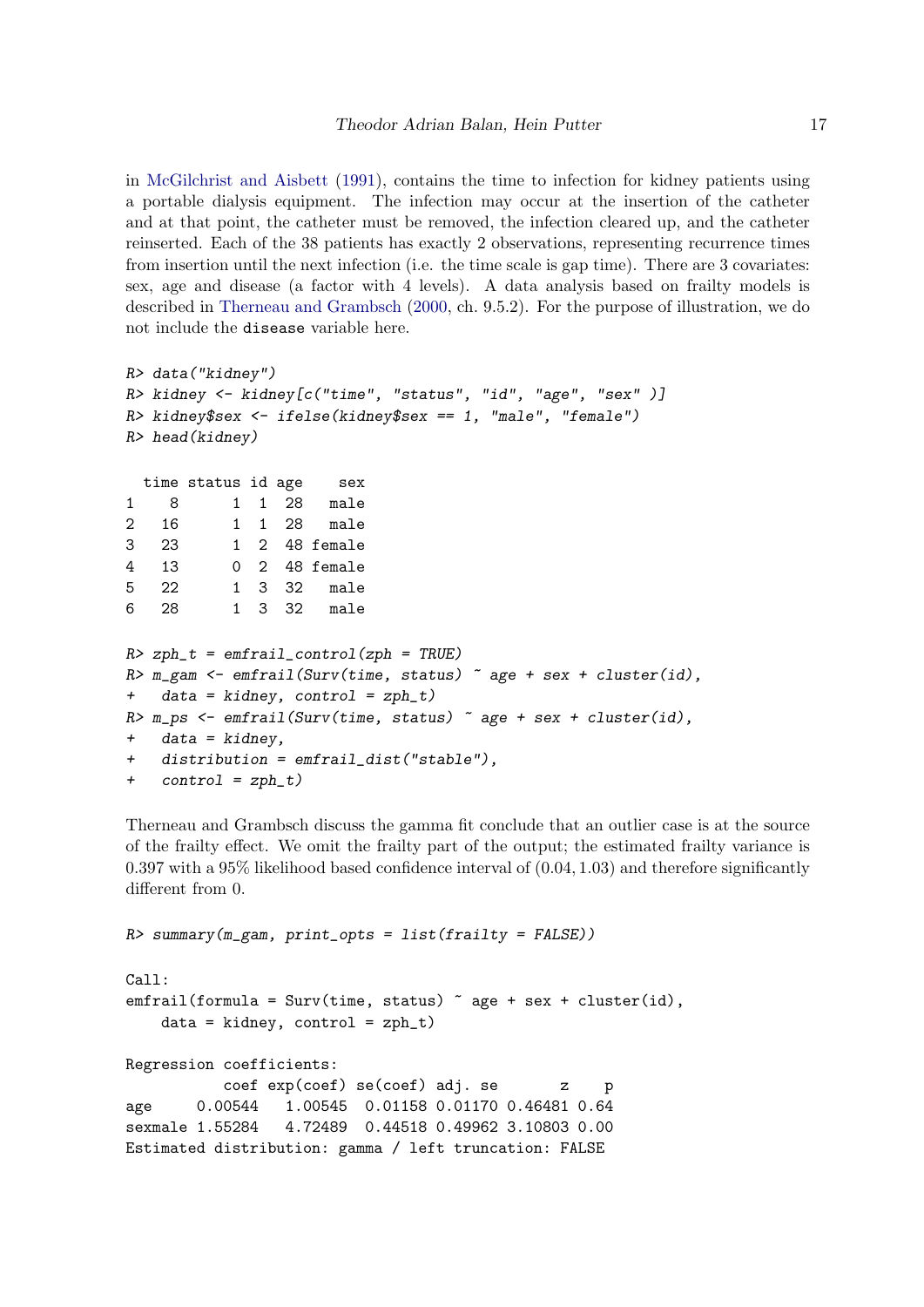```
Fit summary:
Commenges-Andersen test for heterogeneity: p-val 0.00238
no-frailty Log-likelihood: -184.657
Log-likelihood: -182.053
LRT: 1/2 * pchisq(5.21), p-val 0.0112
```
However, the LRT is not significant for the positive stable frailty model (which does not have a defined frailty variance, for comparison). Furthermore, the estimated regression coefficients are different.

```
R> summary(m_ps, print_opts = list(frailty = FALSE))
Call:
emfrail(formula = Survey(time, status) \tilde{ } age + sex + cluster(id),
    data = kidney, distribution = emfrail_dist("stable"), control = zph_t)
Regression coefficients:
           coef exp(coef) se(coef) z p
age 0.00218 1.00218 0.00922 0.23649 0.81
sexmale 0.82100 2.27278 0.29873 2.74830 0.01
Estimated distribution: stable / left truncation: FALSE
Fit summary:
Commenges-Andersen test for heterogeneity: p-val 0.00238
no-frailty Log-likelihood: -184.657
Log-likelihood: -184.657
LRT: 1/2 * \text{phisq}(0), p-value>0.5
```
The test for proportional hazards described in Section [2.5](#page-7-1) reveals an insight into how the two models work. The gamma frailty model specifies conditional proportional hazards and marginal non-proportional hazards, while the positive stable model specifies proportional hazards at both levels.

```
R> m_gam$zph
```

|        |                              | rho chisq           | р |
|--------|------------------------------|---------------------|---|
| age    |                              | 0.0368 0.0764 0.782 |   |
|        | sexmale -0.2207 2.4923 0.114 |                     |   |
| GLOBAL |                              | NA 2.5445 0.280     |   |

```
R> m_ps$zph
```
rho chisq p age 0.0841 0.477 0.489992 sexmale -0.4364 11.392 0.000738 GLOBAL NA 11.480 0.003215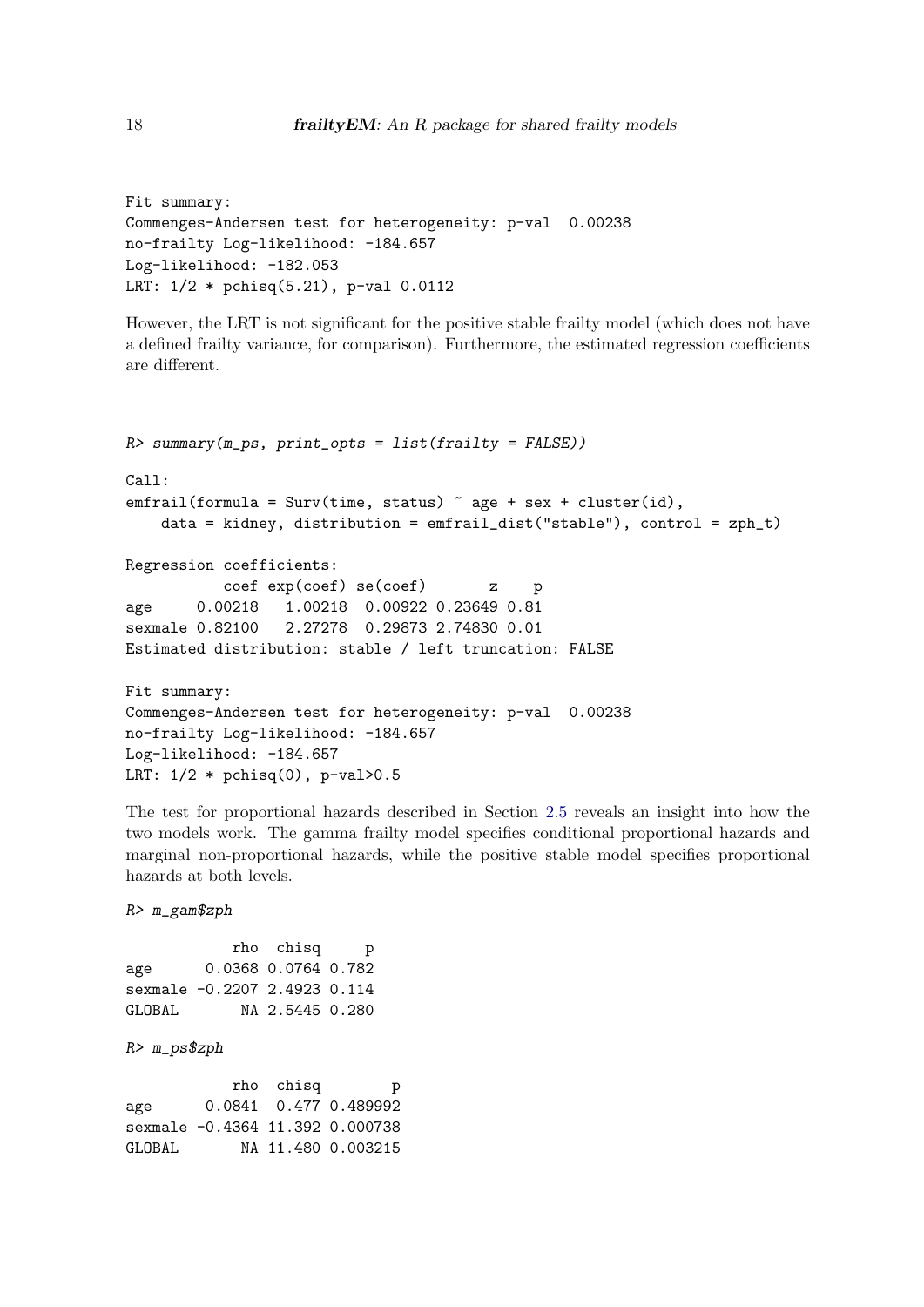Therefore, the gamma frailty model appears to explain the marginal non-proportionality, while the positive stable frailty model does not. Such a phenomenon may be observed if, for example, the PS marginal model is a bad fit for the data. Further research is being carried out on this topic [\(Balan and Putter](#page-25-11) [Forthcoming\)](#page-25-11).

#### 4.3. Rats data

These is an example of clustered failure data from [Mantel, Bohidar, and Ciminera](#page-26-15) [\(1977\)](#page-26-15) Three rats were chosen from each of 100 litters, one of which was treated with a drug ( $rx =$ 1) and the rest with placebo  $(rx = 0)$ , and then all followed for tumor incidence. The data are also available in the survival package.

```
R> data("rats")
R> head(rats)
 litter rx time status sex
1 1 1 101 0 f
2 1 0 49 1 f
3 1 0 104 0 f
4 2 1 91 0 m
5 2 0 104 0 m
6 2 0 102 0 m
```
While often used to illustrate frailty models, the gamma frailty fit shows a relatively large, yet not significant frailty variance

```
R> summary(emfrail(Surv(time, status) x + sex + cluster(litter),
+ data = rats))
Call:
emfrail(formula = Surv(time, status) x + sex + cluster(litter),data = rats)Regression coefficients:
       coef exp(coef) se(coef) adj. se z p
rx 0.7873 2.1974 0.3135 0.3135 2.5112 0.01
sexm -3.1341 0.0435 0.7385 0.7409 -4.2298 0.00
Estimated distribution: gamma / left truncation: FALSE
Fit summary:
Commenges-Andersen test for heterogeneity: p-val 0.201
no-frailty Log-likelihood: -200.426
Log-likelihood: -199.73
LRT: 1/2 * pchisq(1.39), p-val 0.119
Frailty summary:
                 estimate lower 95% upper 95%
```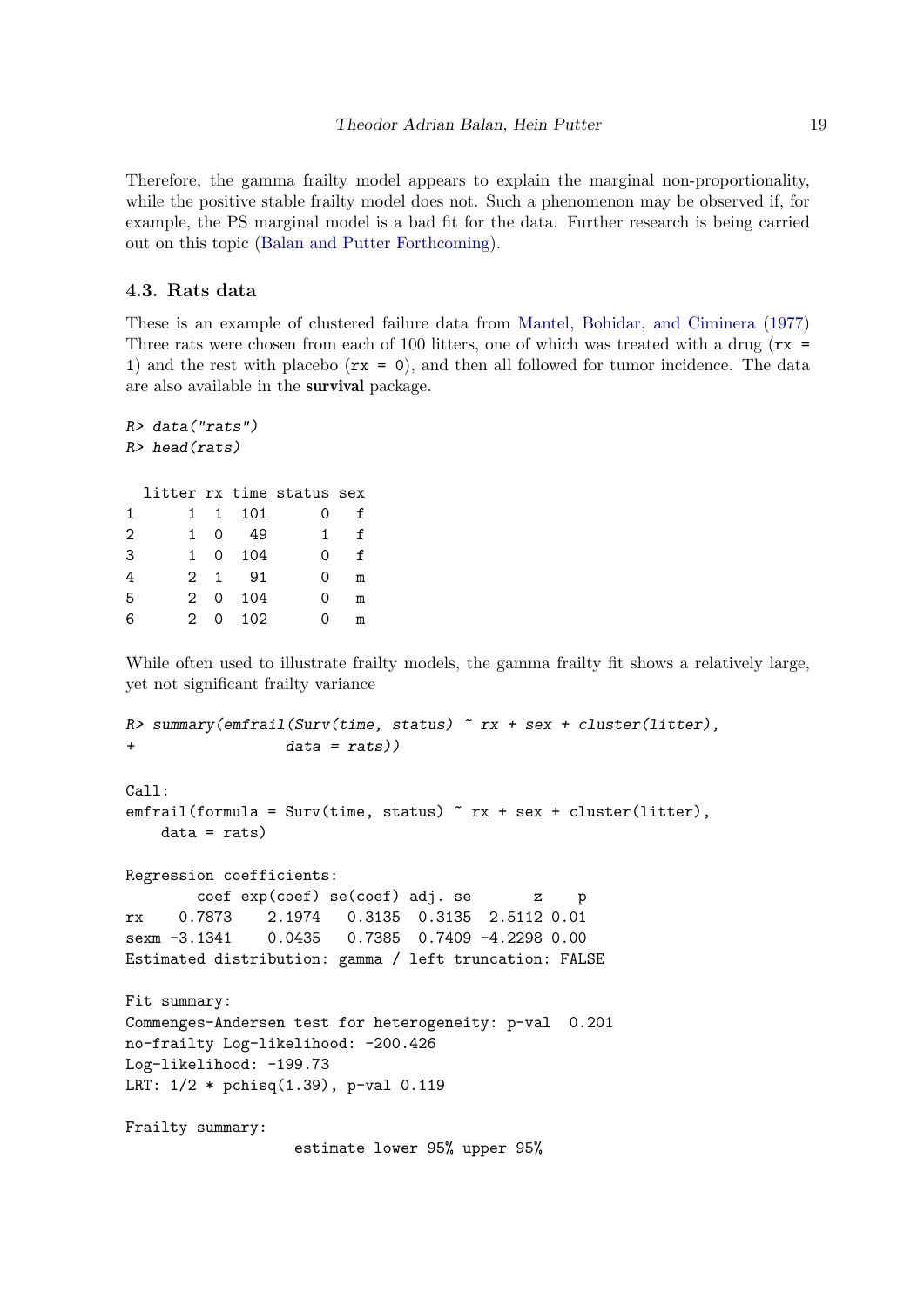| Var[Z]                                                | 0.445    | 0.000    | 1.678      |
|-------------------------------------------------------|----------|----------|------------|
| Kendall's tau                                         | 0.182    | 0.000    | 0.456      |
| Median concordance                                    | 0.179    | 0.000    | 0.464      |
| E[log Z]                                              | $-0.239$ | $-1.038$ | 0.000      |
| Var[logZ]                                             | 0.559    | 0.000    | 3.678      |
| theta                                                 | 2.245    | 0.596    | <b>Tnf</b> |
| Confidence intervals based on the likelihood function |          |          |            |

The Surv object takes two arguments here: time of event and status. This implicitly assumes that each row of the data (in this case, each rat) is under follow-up from time 0 to time. This is very similar to the representation of the recurrent events in gap-time, where each recurrent event episode is "at risk" from time 0 (time since the previous event).

We artificially simulated left truncation from an exponential distribution with mean 50, which is now an entry time to the study. The rats with a follow-up smaller than the entry time are removed.

```
R> set.seed(1)
R> rats$tstart <- rexp(nrow(rats), rate = 1/50)
R> rats_lt <- rats[rats$tstart < rats$time, ]
```
The first model, m1, is what happens if left truncation is completely ignored. Each rat is assumed to have been at risk from time 0, which is not the case.

```
R > m1 <-
+ emfrail(Surv(time, status) ~ rx + cluster(litter),
+ data = rats_lt)
```
The second model, m2, is what happens when the at-risk indicator is correctly adjusted for, with the entry time also present. Refering back to Section 2.3, this is equivalent to considering  $P(Z)$  instead of  $P(Z|A)$ .

```
R > m2 < -+ emfrail(Surv(tstart, time, status) x + sex + cluster(litter),
+ data = rats_lt)
```
As may be seen from equation [\(6\)](#page-5-1), this is correct only if there is in fact no left truncation, or if there is no variability in  $Z$  (i.e.  $Z$  is degenerate at 1). Therefore, this formulation is correct, for example, when the Surv object represents recurrent events in calendar time, as is the case in Section [4.1.](#page-11-1) This is, for example, what is returned by the frailty models in the survival package.

The third model, m3, specifies the correct time at risk but also the fact that the distribution of the frailty must be taken conditional on the entry time. Under this (artificial) left truncation problem, this would be the correct way of analyzing this data.

```
R > m3 <-
+ emfrail(Surv(tstart, time, status) ~ rx + sex + cluster(litter),
+ data = rats_lt,
+ distribution = emfrail_dist(left_truncation = TRUE))
```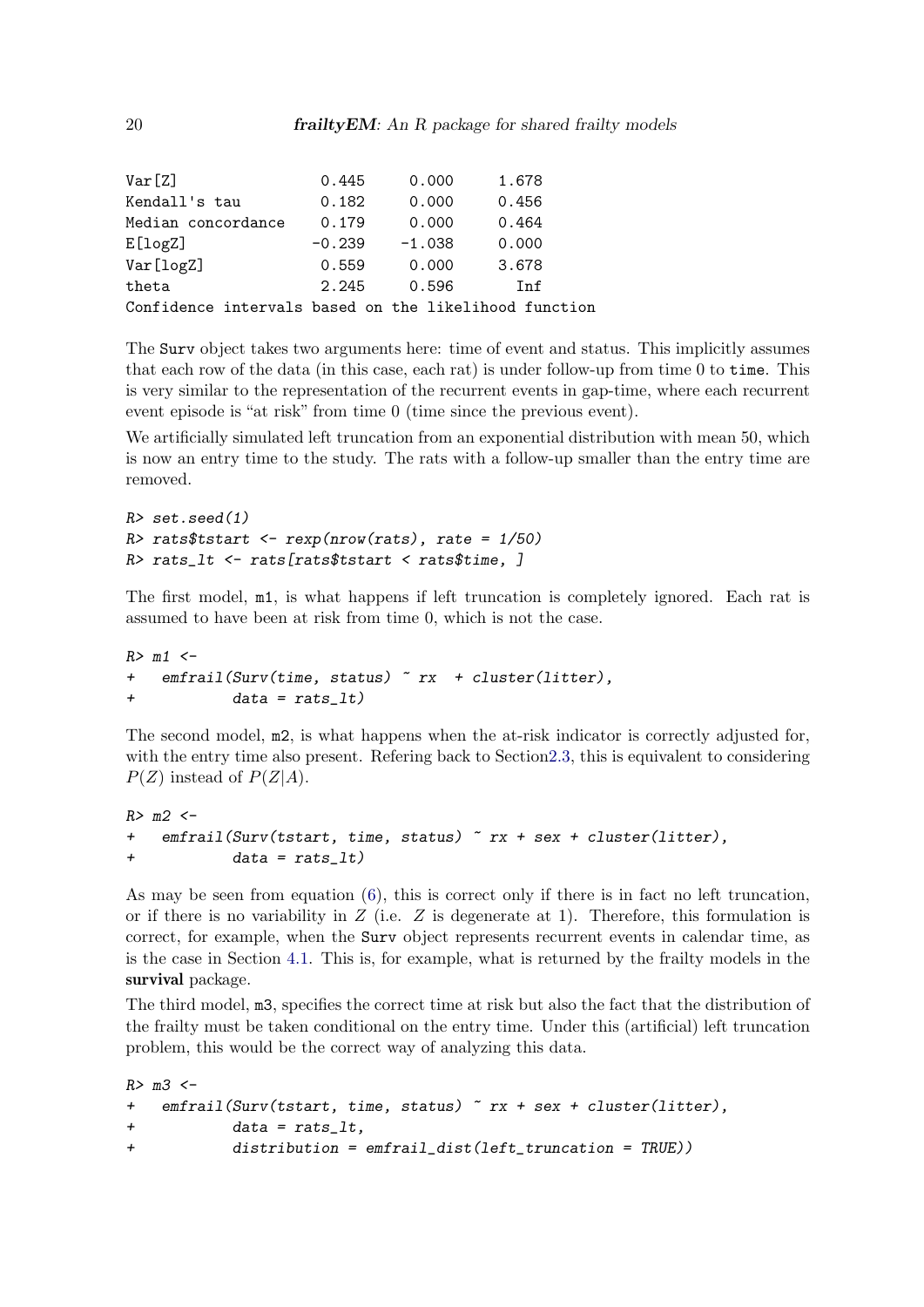In this case, the output shows little difference between models. This is because the frailty, even in the complete data set, is not significant. In this case, the frailty distribution is also not significant in either m2 or m3 and they lead to estimates very close to each other. In a limited unpublished simulation study, we have seen that applying the correction in m3 leads to approximately unbiased estimates of the regression coefficients, unlike m1 or m2.

## 5. Conclusion

In the current landscape for modeling random effects in survival analysis, **frailty EM** is a contribution that focuses on implementing classical methodology in an efficient way with a wide variety of frailty distributions. We have shown that the EM based approach has certain advantages in the context of frailty models. First of all, it is semiparametric, which means that it is a direct extension of the Cox proportional hazards model. In this way, classical results from semiparametric frailty models (for example, based on the data sets in Section [4\)](#page-11-0) can be replicated and further insight may be obtained by fitting models with different frailty distributions. Until now, the Commenges-Andersen test, positive stable and PVF family, have not all been implemented in a consistent way in an R package. Another advantage of the EM algorithm is that, by its nature, it is a full maximum likelihood approach, and the estimators have well known desirable asymptotic properties.

To our knowledge, no other statistical package provides similar capabilities for visualizing conditional and marginal survival curves, or the marginal effect of covariates. Since this is implemented across a large number of distributions, this might come to the aid of both applied and theoretical research into shared frailty models. While the question of model selection with different random effect distributions is still an open one, the functions included **frailty EM** may be useful for further research in this direction.

Evaluating goodness of fit for shared frailty models is still a complicated issue, particularly in semiparametric models. However, tests based on martingale residuals, such as that of [Com](#page-25-12)[menges and Rondeau](#page-25-12) [\(2000\)](#page-25-12), should be now possible by extrating the necessary quantities from an emfrail fit.

Regarding the left truncation implementation in **frailty EM**, it is very similar to that from the parfm package. However, performing of a larger simulation study to assess the effects of left truncation in clustered failure data with semiparametric frailty models is now possible. In a limited simulation study we have seen that correctly accounting for this phenomenon leads to unbiased estimates. The scenario of time dependent covariates and left truncation is not supported at this time. This is because this would require also specifying values of these covariates from time 0 to the left truncation time, which would likely involve some speculation.

Technically, extending the package to other distributions is possible, as long as their Laplace transform and the corresponding derivatives may be specified in closed form. An interesting extension would be to choose discrete distributions from the infinitely divisible family for the random effect, such as the Poisson distribution. The newest features will be implemented in the development version of the package at <https://github.com/tbalan/frailtyEM>.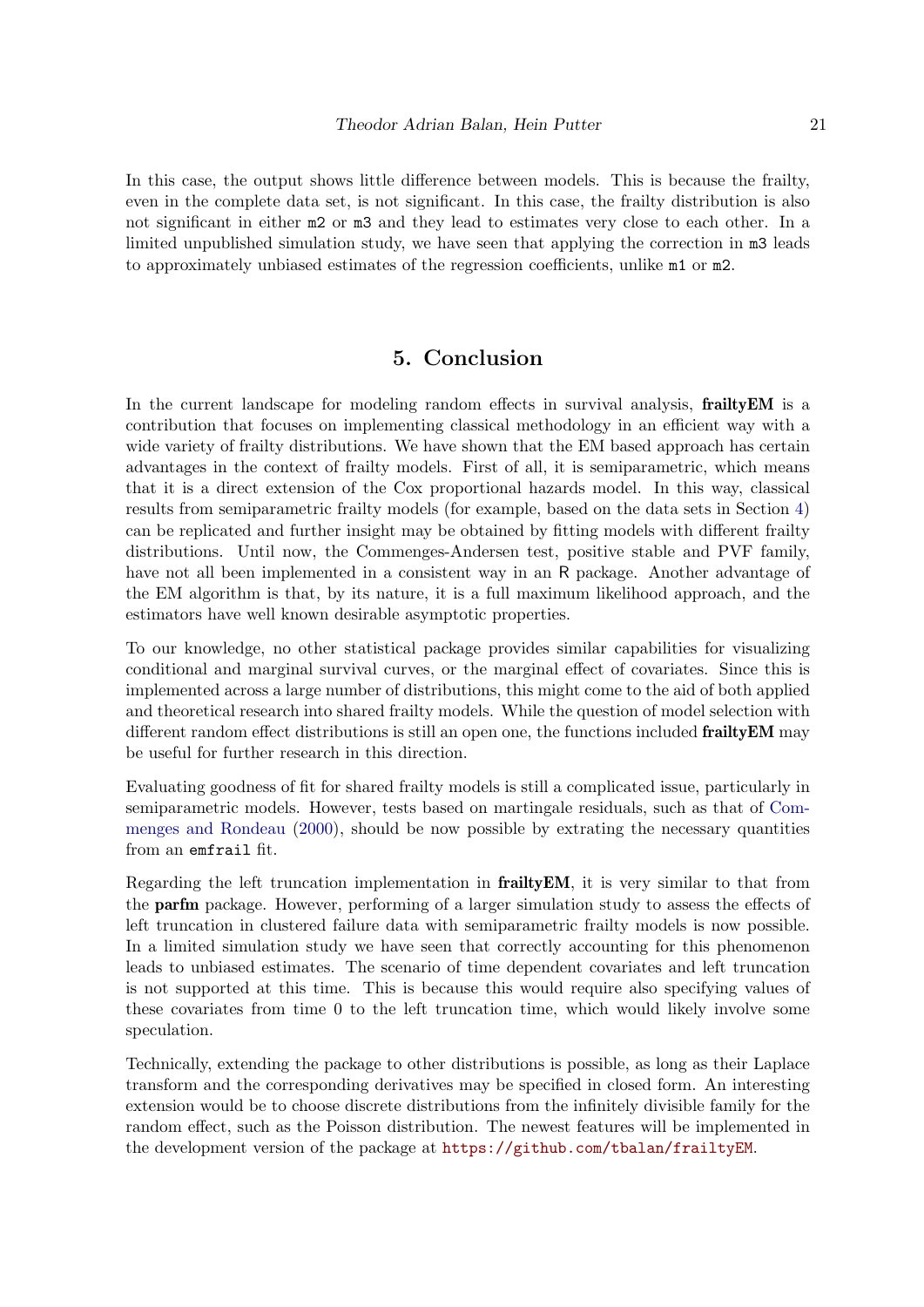### Appendix A1: Results for the Laplace transforms

We consider distributions from the infinitely divisible family [Ash](#page-25-13) [\(1972,](#page-25-13) ch 8.5) with the Laplace transform

$$
\mathcal{L}_Y(c) = \exp(-\alpha \psi(c; \gamma)).
$$

We now consider how  $\alpha$  and  $\gamma$  can be represented as a function of a positive parameter  $\theta$ .

**The gamma distribution** For Y a gamma distributed random variable,  $\psi(c; \gamma) = \log(\gamma + \gamma)$  $c$ ) – log( $\gamma$ ), the derivatives of which are

$$
\psi^{(k)}(c;\gamma) = (-1)^{k-1}(k-1)!(\gamma + c)^{-k}.
$$

For identifiability, the restriction  $EY = 1$  is imposed; this leads to  $\alpha = \gamma$ . The distribution is parametrized with  $\theta > 0$ ,  $\theta = \alpha = \gamma$ . The variance of Y is VARY =  $\theta^{-1}$ . Kendall's  $\tau$ is then  $\tau = \frac{1}{1+r}$  $\frac{1}{1+2\theta}$  and the median concordance is  $\kappa = 4(2^{1+1/\theta} - 1)^{-\theta} - 1$ . Furthermore, E log  $Y = \psi(\theta) - \log \theta$  and VAR log  $Y = \psi'(\theta)$  where  $\psi$  and  $\psi'$  are the digamma and trigamma functions.

The positive stable distribution For Y a positive stable random variable,  $\psi(c;\gamma) = c^{\gamma}$ with  $\gamma \in (0, 1)$ , the derivatives of which are

$$
\psi^{(k)}(c;\gamma) = \frac{\Gamma(k-\beta)}{\Gamma(1-\gamma)} (-1)^{k-1} c^{\gamma-1}.
$$

For identifiability, the restriction  $\alpha = 1$  is made; EY is undefined and VARY =  $\infty$ . The distribution is parametrized with  $\theta > 0$ ,  $\gamma = \frac{\theta}{\theta + 1}$ .

Kendall's  $\tau$  is then  $\tau = 1 - \frac{\theta}{\theta + 1}$  and the median concordance is  $\kappa = 2^{2 - 2^{\frac{\theta}{\theta + 1}}} - 1$ . Furthermore,

$$
\mathsf{E}\log Y = -\left(\left\{\frac{\theta}{1+\theta}\right\}^{-1} - 1\right)\psi(1)
$$

and

.

$$
\text{VAR} \log Y = \left( \left\{ \frac{\theta}{1+\theta} \right\}^{-2} - 1 \right) \psi'(1)
$$

In the case of the PS distribution, the marginal hazard ratio is an attenuated version of the conditional hazard ratio. If the conditional log-hazard ratio is  $\beta$ , the marginal hazard ratio is equal to  $\beta \frac{\theta}{\theta+1}$ .

The PVF distributions For Y a PVF distribution with fixed parameter  $m \in \mathbb{R}$ ,  $m > -1$ and  $m \neq 0$ ,

$$
\psi(c;\gamma) = \text{sign}(m)(1 - \gamma^m(\gamma + c)^{-m})
$$

where  $sign(\cdot)$  denotes the sign. This is the same parametrizaion as in [Aalen](#page-24-0) *et al.* [\(2008\)](#page-24-0). The derivatives of  $\psi$  are

$$
\psi^{(k)}(c;\gamma) = \text{sign}(m)(-\gamma)^m(\gamma + c)^{-m-k}(-1)^{k+1}\frac{\Gamma(m+k)}{\Gamma(m)}.
$$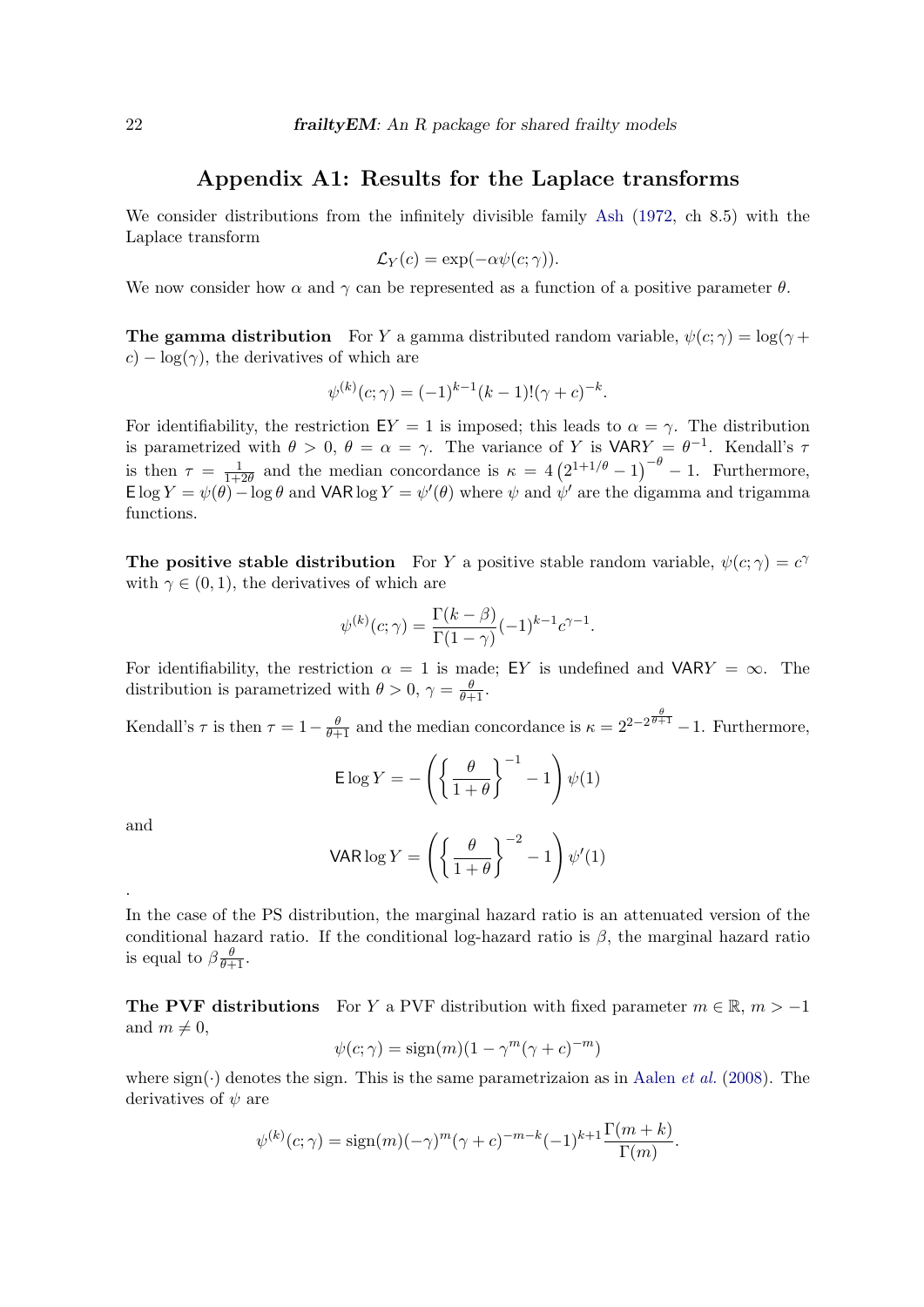The expectation of this distribution can be calculated as minus the first derivative of the Laplace transform calculated in 0, i.e.,

$$
EY = \alpha \psi'(0; \gamma) \mathcal{L}(0; \alpha, \gamma) = \frac{\alpha}{\gamma} m.
$$

The second moment of the distribution can be calculated as the second derivative of the Laplace transform at 0,

$$
EY^{2} = \alpha^{2}\psi'^{2}(0) - \alpha\psi''(0) = \frac{\alpha^{2}}{\gamma^{2}}m^{2} + \frac{\alpha}{\gamma^{2}}m(m+1).
$$

For identifiability, we set  $EY = 1$ . The distribution is parametrized through a parameter  $\theta > 0$ which is determined by  $\gamma = (m+1)\theta$  and  $\alpha = \text{sign}(m)\frac{m+1}{m}$  $\frac{n+1}{m}\theta$ . This results in VARY =  $\theta^{-1}$ .

A slightly different parametrization is presented in [Hougaard](#page-26-2) [\(2000\)](#page-26-2), dependent on the parameter  $\eta_H$ . The correspondence is obtained by setting  $\eta_H = (m+1)\theta$ .

The PVF family of distributions includes the gamma as a limiting case when  $m \to 0$ . When  $\gamma \rightarrow 0$  the positive stable distribution is obtained. When  $m = -1$  the distribution is degenerate, and with  $m = 1$  a non-central gamma distribution is obtained. Of special interest is the case  $m = -0.5$ , when the inverse Gaussian distribution is obtained. With  $m > 0$ , the distribution is compound Poisson with mass at 0. In this case,  $P(Y = 0) = \exp(-\frac{m+1}{m})$  $\frac{n+1}{m}\theta$ ).

For  $m < 0$ , closed forms for Kendall's  $\tau$  and median concordance are given in [Hougaard](#page-26-2) [\(2000,](#page-26-2) Section 7.5).

#### Left truncation

To determine the Laplace transform under left truncation, we determine  $\tilde{\psi}$  from [\(4\)](#page-4-1) and [\(5\)](#page-5-0). For the gamma distribution, we have

$$
\tilde{\psi}(c; \gamma, \Lambda_L) = \log(\gamma + \Lambda_L + c) - \log(\gamma + \Lambda_L)
$$

which implies that the frailty of the survivors is still gamma distributed, but with a change in the parameter  $\gamma$ .

For the positive stable we have

$$
\tilde{\psi}(c; \gamma, \Lambda_L) = (c + \Lambda_L)^{\gamma} - \Lambda_L^{\gamma},
$$

which is not a positive stable distribution any more.

For the PVF distributions, we have

$$
\tilde{\psi}(c; \gamma, \Lambda_L) = \text{sign}(m) \left( \gamma^m (\gamma + \Lambda_L)^{-m} - (\gamma + \Lambda_L)^m (\gamma + \Lambda_L + c)^{-m} \right),
$$

which is not PVF any more (however, it stays in the same "infinitely divisible" family).

#### Closed forms

The gamma distribution leads to a Laplace transform for which the derivatives can be calculated in closed form. It can be seen that

$$
\mathcal{L}(c; \alpha, \gamma) = \gamma^{\alpha} (\gamma + c)^{-\alpha}.
$$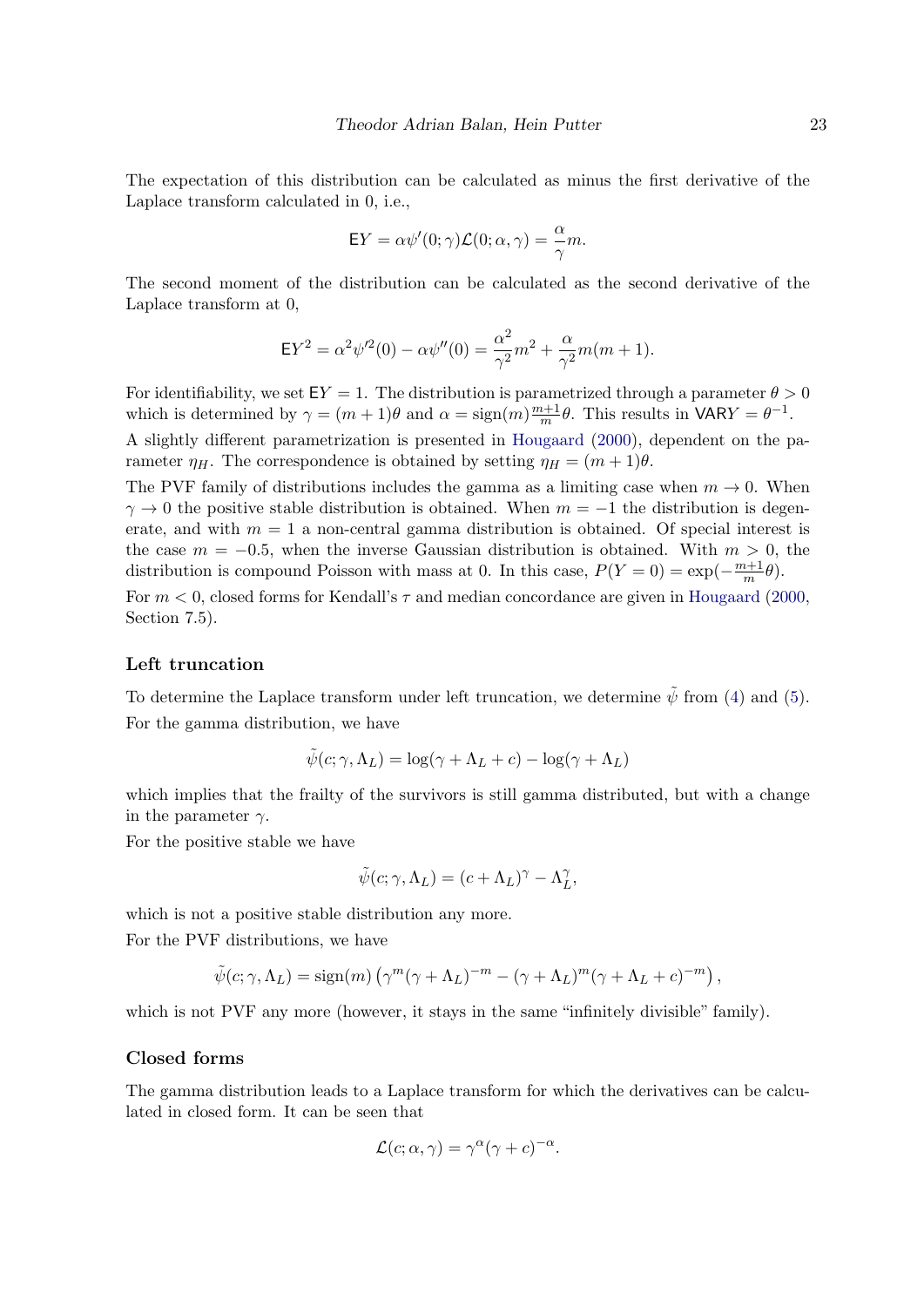The k-th derivative of this expression is

$$
\mathcal{L}^{(k)}(c;\alpha,\gamma) = \gamma^{\alpha}(\gamma + c)^{-\gamma - k} \frac{\Gamma(\alpha + k)}{\Gamma(\alpha)}.
$$

This can be exploited also in the case of left truncation, since the gamma frailty is preserved, as shown in the previous section.

The inverse gaussian distribution is obtained when the PVF parameter is  $m = -\frac{1}{2}$  $\frac{1}{2}$ . Under the current parametrization, we have  $\beta = \theta/2$  and  $\alpha = \theta$ . In this case, the Laplace transform is

$$
\mathcal{L}(c; \theta) = \exp \left\{ \theta \left( 1 - \sqrt{1 + 2c/\theta} \right) \right\}.
$$

The k-th derivative of this can be written as

$$
\mathcal{L}^{(k)}(c;\theta) = (-1)^k \left(\frac{2}{\theta}c+1\right)^{-k/2} \frac{\mathcal{K}_{k-1/2}\left(\sqrt{2\theta\left(c+\frac{\theta}{2}\right)}\right)}{\mathcal{K}_{1/2}\left(\sqrt{2\theta\left(c+\frac{\theta}{2}\right)}\right)}
$$

where  $K$  is the modified Bessel function of the second kind.

The emfrail() uses the closed form formulas when possible, by default.

# Appendix A2: The E step

For the E step  $\beta$  and  $\lambda_0$  are fixed, either at their initial values or at the values from the previous M step. Let  $n_i = \sum_{j,k} \delta_{ijk}$  be the number of events in cluster *i*. The conditional distribution of  $Z_i$  given the data is described by the Laplace transform

$$
\mathcal{L}(c) = \frac{\mathsf{E}\left[Z_i^{n_i} \exp(-Z_i \tilde{\Lambda}_i) \exp(-Z_i c)\right]}{\mathsf{E}\left[Z_i^{n_i} \exp(-Z_i \tilde{\Lambda}_i)\right]} = \frac{\mathcal{L}^{(n_i)}(c + \tilde{\Lambda}_i)}{\mathcal{L}^{(n_i)}(\tilde{\Lambda}_i)}.
$$
\n(9)

<span id="page-23-1"></span>The E step reduces to calculating the expectation of this distribution, i.e. the derivative of [\(9\)](#page-23-0) in 0:

<span id="page-23-0"></span>
$$
\widehat{z}_i = -\frac{\mathcal{L}^{(n_i+1)}(\tilde{\Lambda}_i)}{\mathcal{L}^{(n_i)}(\tilde{\Lambda}_i)}.
$$
\n(10)

The marginal (log-)likelihood is also calculated at this point to keep track of convergence of the EM algorithm. It can be seen that [\(3\)](#page-4-0) involves the denominator of [\(9\)](#page-23-0) in addition to a straight-forward expression of  $\beta$  and  $\lambda_0$ .

The E step is generally the expensive operation of the EM algorithm. In a few scenarios [\(10\)](#page-23-1) may be expressed in a closed form: for the gamma and the inverse gaussian distributions. In these scenarios, the E step is calculated with the fast\_estep() routine. For all other cases, the E step is calculated via a recursive algorithm with an internal routine which is described here. For easing the computational burden, this is implemented in  $C++$  and is interfaced with  $R$  via the **Rcpp** library (Eddelbuettel and François [2011;](#page-25-14) [Eddelbuettel](#page-25-15) [2013\)](#page-25-15).

As shown in [\(9\)](#page-23-0), the calculation of the E step for the general case involves taking derivatives of Laplace transforms of the form

$$
\mathcal{L}(c) = \exp(g(c))
$$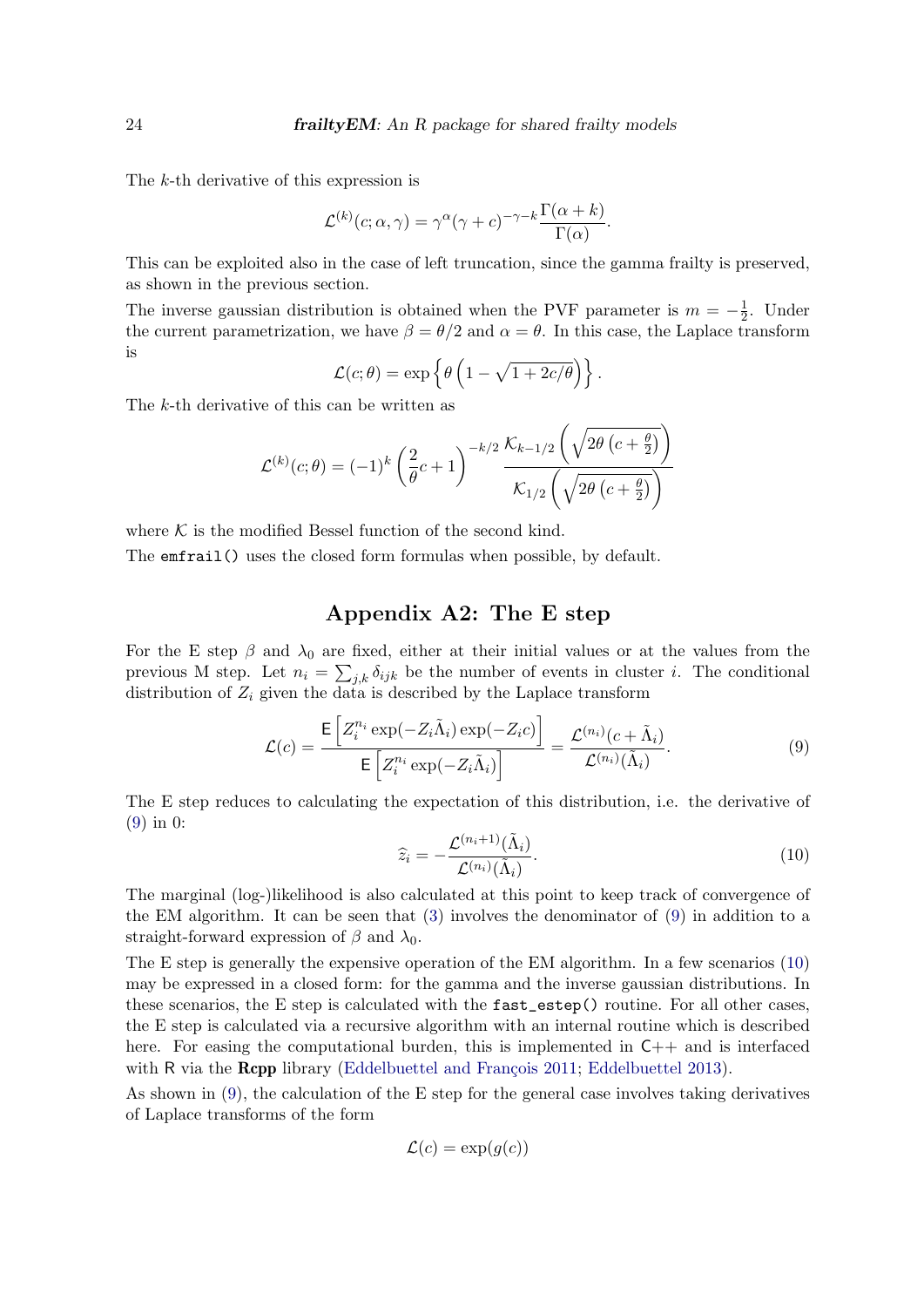where for simplicity we denote  $g(c) = -\alpha \psi(c; \gamma)$ . The expression for the k-th derivative of  $\mathcal{L}(c)$  can be obtained with a classical calculus result, di Bruno's formula, i.e.,

$$
\mathcal{L}^{(n)}(c) = \sum_{\mathbf{m} \in \mathcal{M}_n} \frac{n!}{m_1! m_2! \dots m_n!} \prod_{j=1}^n \left( \frac{g^{(j)}(c)}{j!} \right)^{m_j} \mathcal{L}(c),\tag{11}
$$

where  $\mathcal{M}_n = \{(m_1, ..., m_n) | \sum_{j=1}^n j \times m_j = n\}$ . For example, for  $n = 3$ ,

$$
\mathcal{M}_3 = \{ (3,0,0), (1,1,0), (0,0,1) \}.
$$

This corresponds to the "partitions of the integer" 3, i.e., all the integers that sum up to 3:

$$
\{(1,1,1), (1,2,0), (3,0,0)\}.
$$

We implemented a recursive algorithm in  $C++$  which resides in the emfrail\_estep.cpp which loops through these partitions, calculates the corresponding derivatives of  $\psi$  and the coefficients.

# Appendix A3: Standard errors

Considering the vector of parameters  $\eta = (\beta, \lambda_0(\cdot))$ , and consider that for a given  $\theta$ ,  $\eta_\theta$  is the maximizer of the "inner problem" described in Section [\(3.2\)](#page-8-0), i.e.  $\eta(\theta) = \text{argmax}_{n} L(\eta|\theta)$ . Further, for a given  $\theta$ , the variance-covariance matrix  $VAR(\eta(\theta))$  is obtained with Louis' formula [\(Louis](#page-26-12) [1982\)](#page-26-12). The restulting standard errors for  $\eta$  are underestimated because they do not factor in the uncertainty in estimating  $\theta$ , as is noted also in [Therneau and Grambsch](#page-27-4) [\(2000,](#page-27-4) sec. 9.5). Below is the sketch of how this is addressed in frailtyEM, following [Hougaard](#page-26-2) [\(2000,](#page-26-2) Appendix B.3).

Let  $\hat{\theta}$  be the maximum likelihood estimate with variance  $VAR(\hat{\theta})$  and standard error se $(\hat{\theta})$ , which are given by the maximizer from the "outer problem". The correct information matrix for inference on  $\eta$  is a "perturbed" version of  $VAR(\eta(\hat{\theta}))$ , namely

$$
\text{VAR}(\eta(\hat{\theta})) + \left(\frac{d\eta}{d\theta}\right) \text{VAR}(\hat{\theta}) \left(\frac{d\eta}{d\theta}\right)^{\top}.
$$

Here,  $d\eta/d\theta$  may be approximated as  $(\eta^+ - \eta^-)/\text{se}(\hat{\theta})$  where  $\eta^+ = \eta(\hat{\theta} + \text{se}(\hat{\theta})/2)$  and  $\eta^- =$  $\eta(\hat{\theta} - \text{se}(\hat{\theta})/2)$ . In emfrail, this whole calculation takes place for log  $\theta$  for computational stability, and to avoid the edge problem when  $\theta$  is close to 0.

Confidence intervals for the conditional cumulative hazard are obtained from the part of the variance-covariance matrix corresponding to  $\lambda_0(\cdot)$ , and confidence intervals for  $\Lambda_0(t)$  $\sum_{s\leq t} \lambda_0(t)$  are obtained with the usual formula. For confidence intervals, the delta method is used to calculate a symmetric confidence interval for  $\log \Lambda_0(t)$  for all t, which is then exponentiated.

## References

<span id="page-24-0"></span>Aalen O, Borgan O, Gjessing H (2008). Survival and Event History Analysis: A Process Point of View. Springer-Verlag New York. [doi:10.1007/978-0-387-68560-1](http://dx.doi.org/10.1007/978-0-387-68560-1).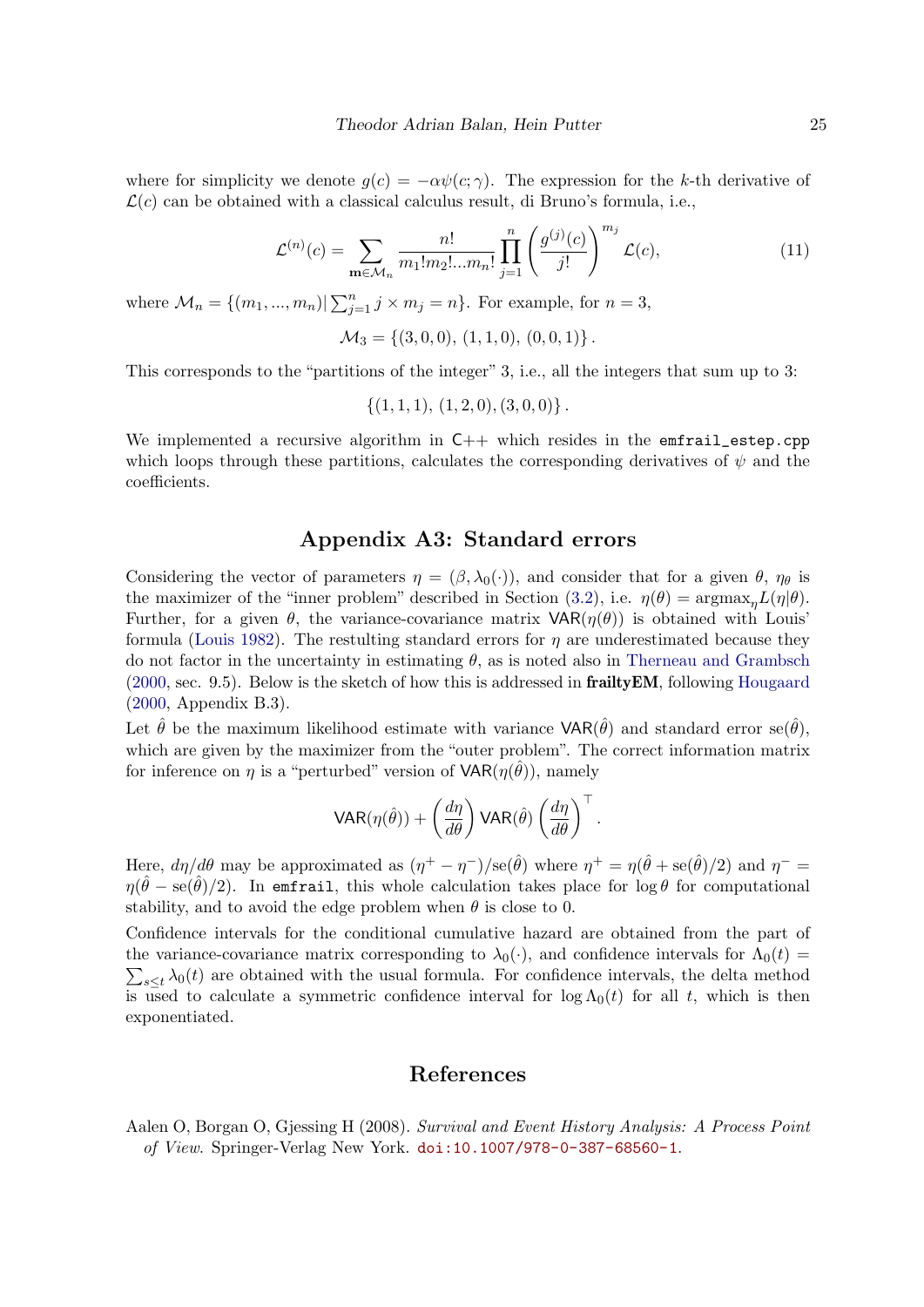- <span id="page-25-8"></span>Andersen PK, Klein JP, Knudsen KM, y Palacios RT (1997). "Estimation of variance in Cox's regression model with shared gamma frailties." Biometrics, pp. 1475–1484.
- <span id="page-25-13"></span>Ash RP (1972). Real Analysis and Probability. Academic press.
- <span id="page-25-10"></span>Balan TA, Boonk SE, Vermeer MH, Putter H (2016a). "Score Test for Association Between Recurrent Events and a Terminal Event." Statistics in Medicine, 35(18), 3037–3048. [doi:](http://dx.doi.org/10.1002/sim.6913) [10.1002/sim.6913](http://dx.doi.org/10.1002/sim.6913).
- <span id="page-25-7"></span>Balan TA, Jonker MA, Johannesma PC, Putter H (2016b). "Ascertainment Correction in Frailty Models for Recurrent Events Data." Statistics in Medicine, 35(23), 4183–4201. [doi:10.1002/sim.6968](http://dx.doi.org/10.1002/sim.6968).
- <span id="page-25-4"></span>Balan TA, Putter H (2017). *frailty EM: Fitting Frailty Models with the EM Algorithm.* R package version 0.5.4, URL <https://CRAN.R-project.org/package=frailtyEM>.
- <span id="page-25-11"></span>Balan TA, Putter H (Forthcoming). Non-proportional hazards and unobserved heterogeneity in clustered survival data: When can we tell the difference?
- <span id="page-25-9"></span>Commenges D, Andersen PK (1995). "Score Test of Homogeneity for Survival Data." Lifetime Data Analysis, 1(2), 145-156. [doi:10.1007/BF00985764](http://dx.doi.org/10.1007/BF00985764).
- <span id="page-25-12"></span>Commenges D, Rondeau V (2000). "Standardized martingale residuals applied to grouped left truncated observations of dementia cases." Lifetime Data Analysis, 6(3), 229–235.
- <span id="page-25-6"></span>Cook RJ, Lawless J (2007). The Statistical Analysis of Recurrent Events. Springer Science & Business Media.
- <span id="page-25-0"></span>Cox DR (1972). "Regression Models and Life-Tables." Journal of the Royal Statistical Society B, 34(2), 187–220. ISSN 00359246. URL <http://www.jstor.org/stable/2985181>.
- <span id="page-25-5"></span>Dempster AP, Laird NM, Rubin DB (1977). "Maximum Likelihood from Incomplete Data via the EM Algorithm." Journal of the Royal Statistical Society B, pp. 1–38.
- <span id="page-25-1"></span>Do Ha I, Noh M, Lee Y (2012). "frailty HL: A Package for Fitting Frailty Models with hlikelihood." R Journal,  $4(2)$ , 28–36.
- <span id="page-25-3"></span>Donohue MC, Overholser R, Xu R, Florin V (2011). "Conditional Akaike Information under Generalized Linear and Proportional Hazards Mixed Models." Biometrika, (98, 3), 685–700. [doi:10.1093/biomet/asr023](http://dx.doi.org/10.1093/biomet/asr023).
- <span id="page-25-2"></span>Donohue MC, Xu R (2013). **phmm**: Proportional Hazards Mixed-effects Models. R package version 0.7-5.
- <span id="page-25-15"></span>Eddelbuettel D (2013). Seamless R and  $C_{++}$  Integration with Rcpp. Springer-Verlag New York. [doi:10.1007/978-1-4614-6868-4](http://dx.doi.org/10.1007/978-1-4614-6868-4). ISBN 978-1-4614-6867-7.
- <span id="page-25-14"></span>Eddelbuettel D, François R (2011). "Rcpp: Seamless R and  $C++$  Integration." Journal of Statistical Software,  $40(8)$ , 1-18. [doi:10.18637/jss.v040.i08](http://dx.doi.org/10.18637/jss.v040.i08). URL [http://www.](http://www.jstatsoft.org/v40/i08/) [jstatsoft.org/v40/i08/](http://www.jstatsoft.org/v40/i08/).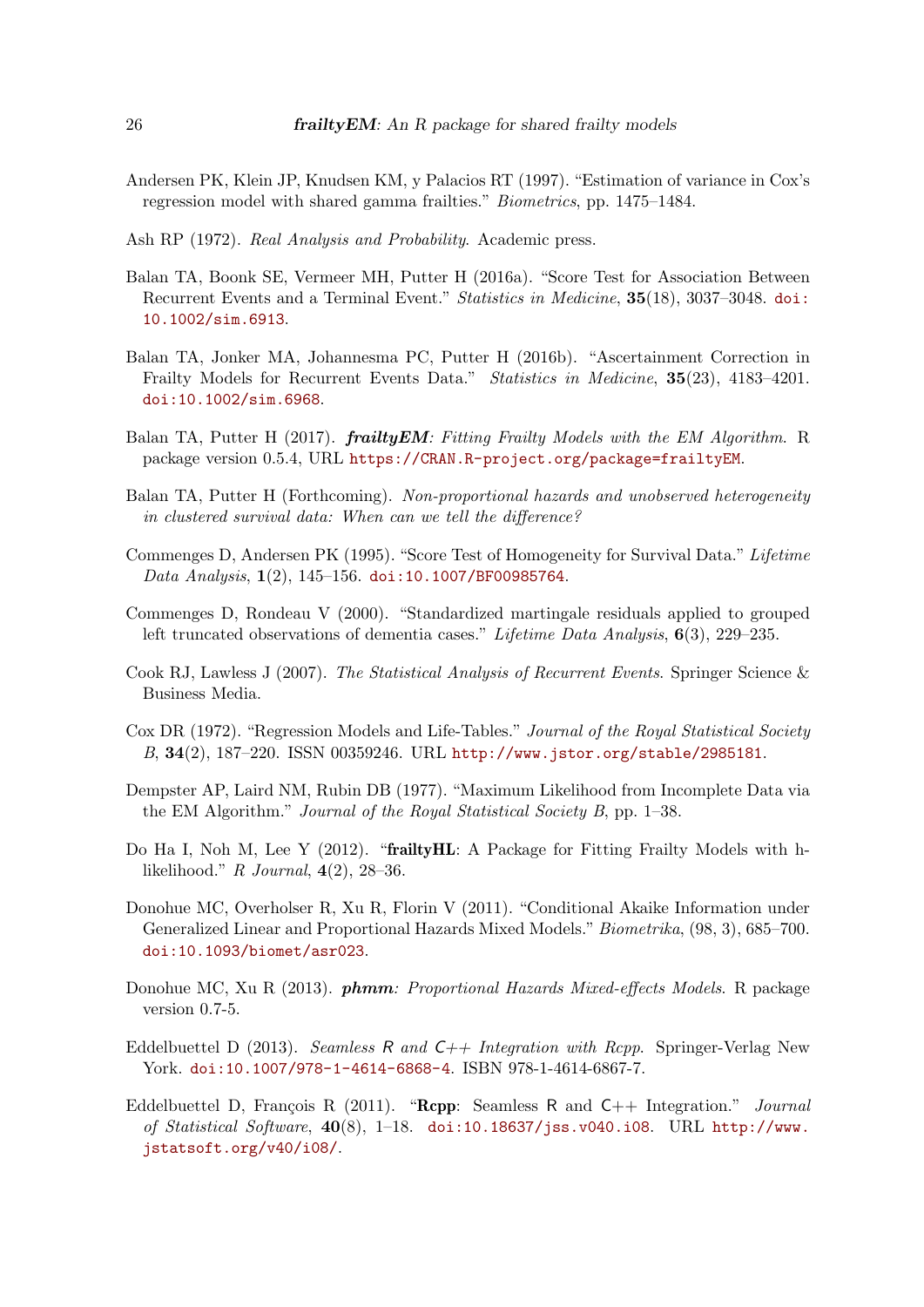- <span id="page-26-4"></span>Gorfine M, Zucker DM, Hsu L (2006). "Prospective Survival Analysis with a General Semiparametric Shared Frailty Model: A Pseudo Full Likelihood Approach." Biometrika, pp. 735–741.
- <span id="page-26-9"></span>Grambsch PM, Therneau TM (1994). "Proportional hazards tests and diagnostics based on weighted residuals." *Biometrika*, **81**(3), 515–526.
- <span id="page-26-2"></span>Hougaard P (2000). Analysis of Multivariate Survival Data. Springer-Verlag, New York. [doi:10.1007/978-1-4612-1304-8](http://dx.doi.org/10.1007/978-1-4612-1304-8).
- <span id="page-26-1"></span>IBM Corp (2016). IBM SPSS Statistics for Windows, Version 24.0. IBM Corp, Armonk, NY. URL <https://www.ibm.com/analytics/us/en/technology/spss/>.
- <span id="page-26-13"></span>Jackson CH (2011). "Multi-State Models for Panel Data: The msm Package for R." Journal of Statistical Software, 38(8), 1–29. [doi:10.18637/jss.v038.i08](http://dx.doi.org/10.18637/jss.v038.i08). URL [http://www.](http://www.jstatsoft.org/v38/i08/) [jstatsoft.org/v38/i08/](http://www.jstatsoft.org/v38/i08/).
- <span id="page-26-6"></span>Jensen H, Brookmeyer R, Aaby P, Andersen PK (2004). Shared frailty model for left-truncated multivariate survival data. Department of Biostatistics, University of Copenhagen.
- <span id="page-26-11"></span>Klein JP (1992). "Semiparametric Estimation of Random Effects using the Cox Model based on the EM Algorithm." Biometrics, pp. 795–806.
- <span id="page-26-8"></span>Lin DY, Wei LJ, Ying Z (1993). "Checking the Cox model with cumulative sums of martingalebased residuals." Biometrika, 80(3), 557–572.
- <span id="page-26-12"></span>Louis TA (1982). "Finding the Observed Information Matrix When Using the EM Algorithm." Journal of the Royal Statistical Society B, pp. 226–233.
- <span id="page-26-15"></span>Mantel N, Bohidar NR, Ciminera JL (1977). "Mantel-Haenszel analyses of litter-matched time-to-response data, with modifications for recovery of interlitter information." Cancer Research, 37(11), 3863–3868.
- <span id="page-26-14"></span>McGilchrist C, Aisbett C (1991). "Regression with Frailty in Survival Analysis." Biometrics, pp. 461–466. [doi:10.2307/2532138](http://dx.doi.org/10.2307/2532138).
- <span id="page-26-3"></span>Monaco JV, Gorfine M, Hsu L (2017). *frailtySurv: General Semiparametric Shared* Frailty Model. R package version 1.3.2, URL [https://CRAN.R-project.org/package=](https://CRAN.R-project.org/package=frailtySurv) [frailtySurv](https://CRAN.R-project.org/package=frailtySurv).
- <span id="page-26-5"></span>Munda M, Rotolo F, Legrand C, et al. (2012). "**parfm**: Parametric Frailty Models in R." Journal of Statistical Software,  $51(1)$ , 1-20. [doi:10.18637/jss.v051.i11](http://dx.doi.org/10.18637/jss.v051.i11).
- <span id="page-26-10"></span>Nielsen GG, Gill RD, Andersen PK, Sørensen TI (1992). "A Counting Process Approach to Maximum Likelihood Estimation in Frailty Models." Scandinavian Journal of Statistics, pp. 25–43.
- <span id="page-26-0"></span>R Core Team (2016). R: A Language and Environment for Statistical Computing. R Foundation for Statistical Computing, Vienna, Austria. URL <https://www.R-project.org/>.
- <span id="page-26-7"></span>Rodríguez-Girondo M, Deelen J, Slagboom EP, Houwing-Duistermaat JJ (2016). "Survival Analysis with Delayed Entry in Selected Families with Application to Human Longevity." Statistical Methods in Medical Research, p. 0962280216648356.